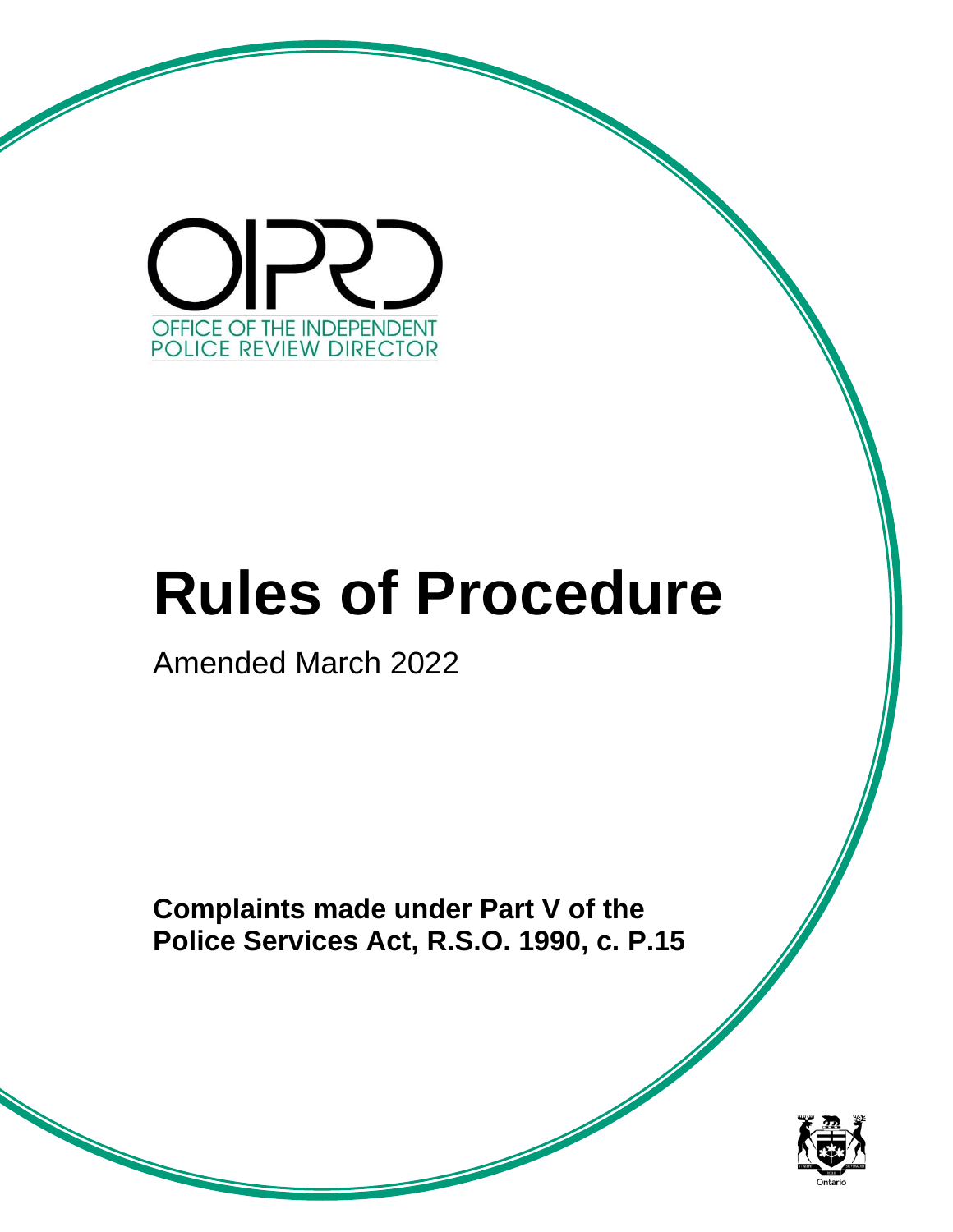# **Contents**

| <b>RULE 1</b>   |                                                       |    |
|-----------------|-------------------------------------------------------|----|
| <b>RULE 2</b>   |                                                       |    |
| <b>RULE 3</b>   | <b>FORMS</b>                                          |    |
| <b>RULE 4</b>   |                                                       |    |
| <b>RULE 5</b>   |                                                       |    |
| <b>RULE 6</b>   |                                                       |    |
| <b>RULE 6A</b>  | CONSOLIDATION OF PUBLIC COMPLAINTS10                  |    |
| <b>RULE 7</b>   | <b>REFERRAL OR RETENTION OF CONDUCT COMPLAINTS11</b>  |    |
| <b>RULE 8</b>   |                                                       | 11 |
| <b>RULE 9</b>   | <b>INVESTIGATION OF CONDUCT COMPLAINTS 12</b>         |    |
| <b>RULE 10</b>  |                                                       |    |
| <b>RULE 11</b>  | <b>CHIEF'S HEARINGS AND NOTICES OF HEARING  16</b>    |    |
| <b>RULE 12</b>  | <b>POLICE SERVICES BOARD AND NOTICE OF HEARINGS16</b> |    |
| <b>RULE 13</b>  |                                                       |    |
| <b>RULE 14</b>  |                                                       |    |
| <b>RULE 15</b>  | <b>COMPLAINTS ABOUT CHIEFS OR DEPUTY CHIEFS  19</b>   |    |
| <b>RULE 16</b>  |                                                       |    |
| <b>RULE 17</b>  |                                                       |    |
| <b>RULE 18</b>  |                                                       |    |
| <b>APPFNDIX</b> |                                                       |    |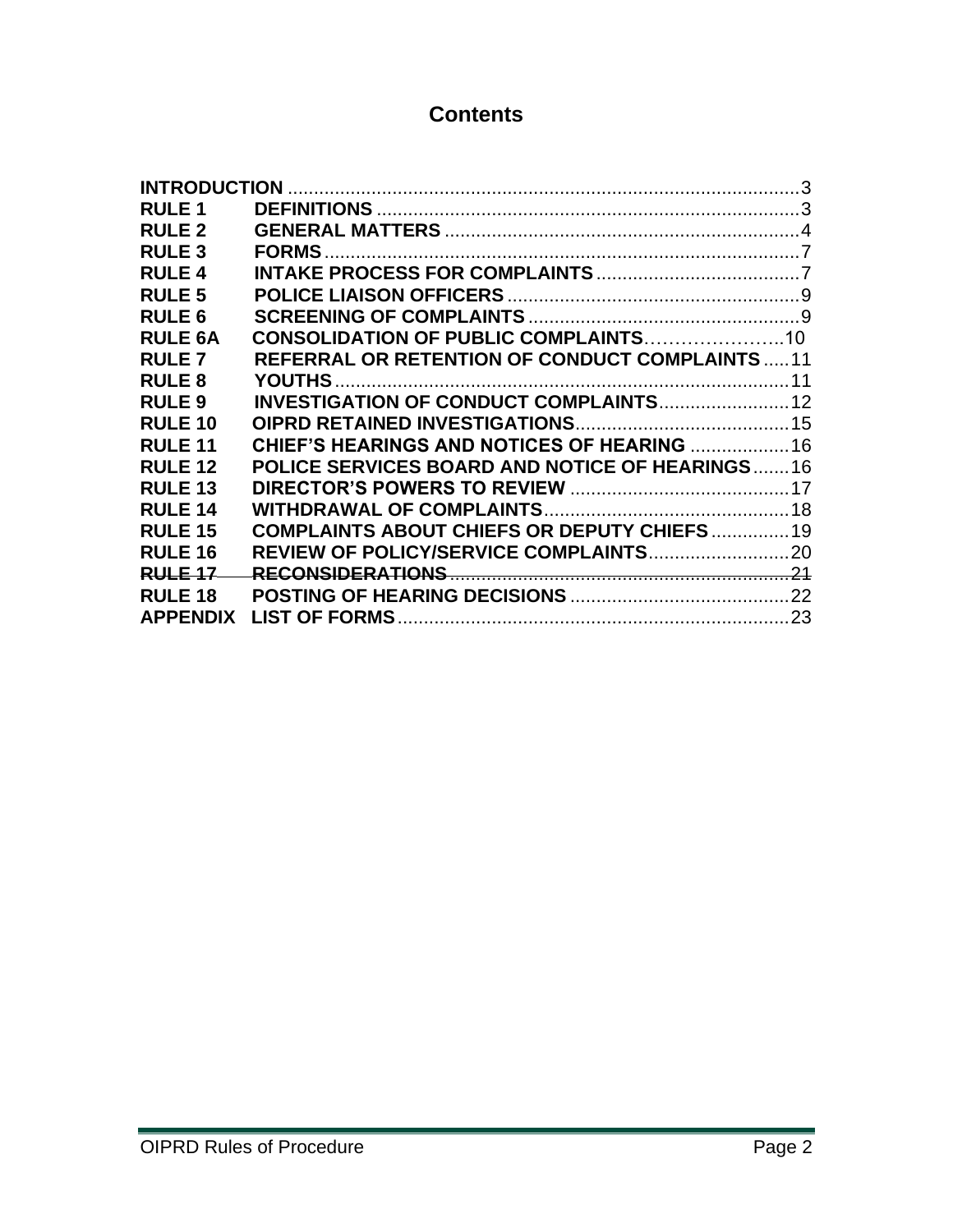# **OFFICE OF THE INDEPENDENT POLICE REVIEW DIRECTOR**

# **RULES OF PROCEDURE**

Disponible en français

#### <span id="page-2-0"></span>**INTRODUCTION**

Pursuant to section 56 of the Police Services Act, the Independent Police Review Director has the authority to make rules to govern its practices and procedures.

#### <span id="page-2-1"></span>**RULE 1 DEFINITIONS**

In these Rules:

*"*Act" means the Ontario Police Services Act

"board" means a municipal police services board

"business day" means any day that is not a holiday and not a Saturday

"chief of police" means a municipal chief of police or the Commissioner of the Ontario Provincial Police and includes an acting chief of police

"complaint" means a complaint made by a member of the public to the Independent Police Review Director under Part V of the Act about the conduct of a police officer or about the policies or services provided by a police service

"complainant" means the member of the public who makes a complaint to the Independent Police Review Director under Part V of the Act about the conduct of a police officer or about the policies or services provided by a police service

"deputy chief of police" means a municipal deputy chief of police or a deputy commissioner of the Ontario Provincial Police

"Director" means the Independent Police Review Director

"document" includes: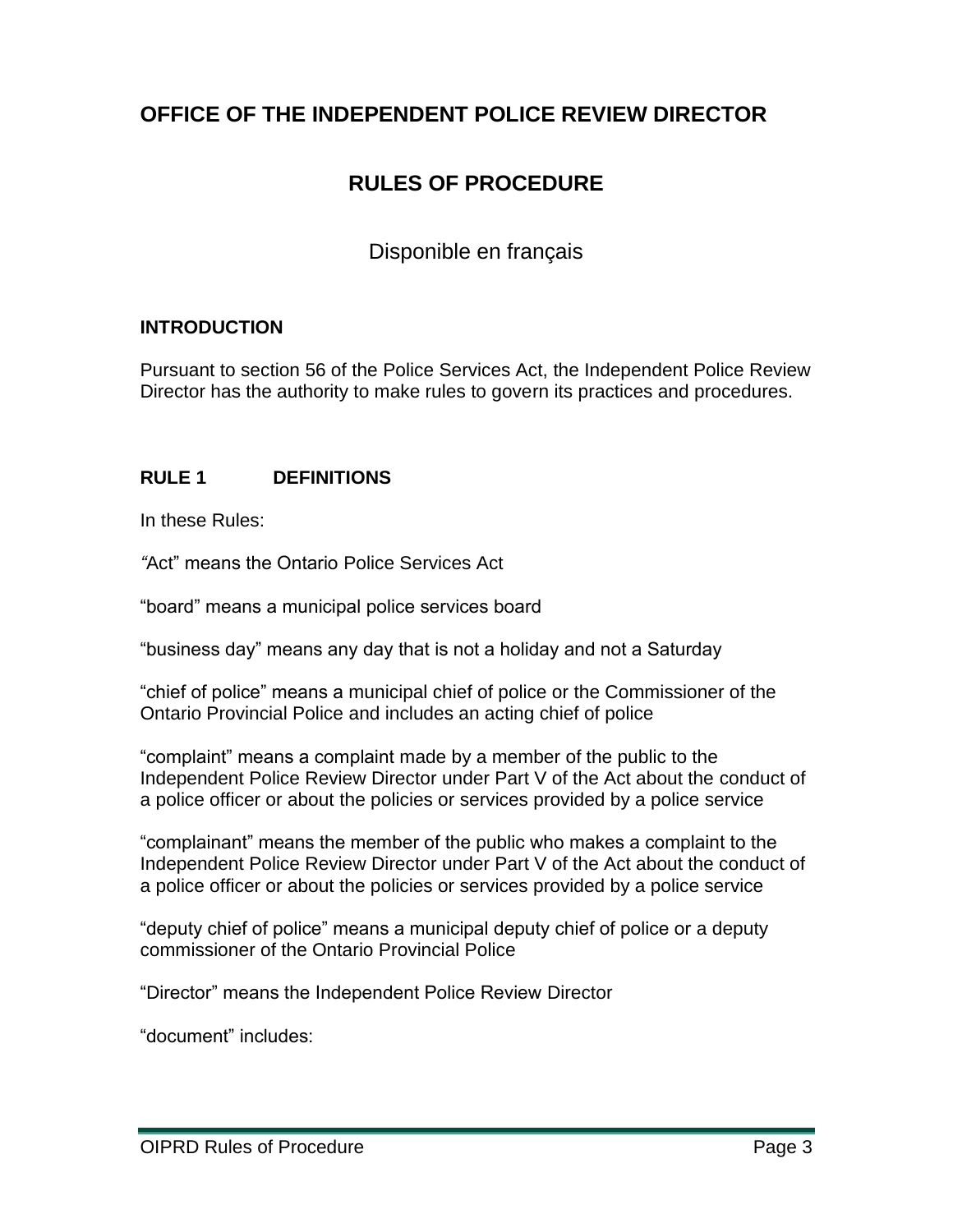- (i) forms, correspondence, memoranda, files, books of account, agreements, reports, charts, graphs or any other written or pictorial communication
- (ii) a sound recording, videotape, photograph, map, plan, survey or like thing
- (iii) information recorded or stored by means of any device, including electronic or computer files

"holiday" means "holiday" as defined in section 88 of the Legislation Act

"local resolution" means "local complaints process" as defined by O. Reg. 263/09

"OIPRD" means the Office of the Independent Police Review Director and includes the Independent Police Review Director and any employees appointed to carry out the functions of the Independent Police Review Director further to section 26.1 of the Act

"party" includes a complainant and the respondent officer(s), or, in the case of a complaint against the chief or deputy chief of police, the chief or deputy chief

"Registrar" means the Registrar of the OIPRD and includes his or her designate

"respondent officer" means the police officer who is the subject of a complaint made by a member of the public under Part V of the Act, and may include a chief of police, deputy chief of police, Commissioner of the Ontario Provincial Police or deputy commissioner of the Ontario Provincial Police

"review" means a request that the Director conduct a review pursuant to his or her powers under section 71 of the Act

"youth" means a person who is under the age of eighteen years

# <span id="page-3-0"></span>**RULE 2 GENERAL MATTERS**

#### **Application and Interpretation of Rules**

- 2.1 These Rules apply to the processing of all complaints under Part V of the Act and will be liberally interpreted and applied by the Director to facilitate an accessible process and to ensure the fair, just and expeditious handling of complaints made by members of the public under this Act.
- 2.2 The Director may issue guidelines or practice directives at any time as the Director deems necessary to carry out his or her functions under the Act, or in regards to the OIPRD's practices and procedures. Where any of these guidelines conflicts with the Rules, the Rules shall apply.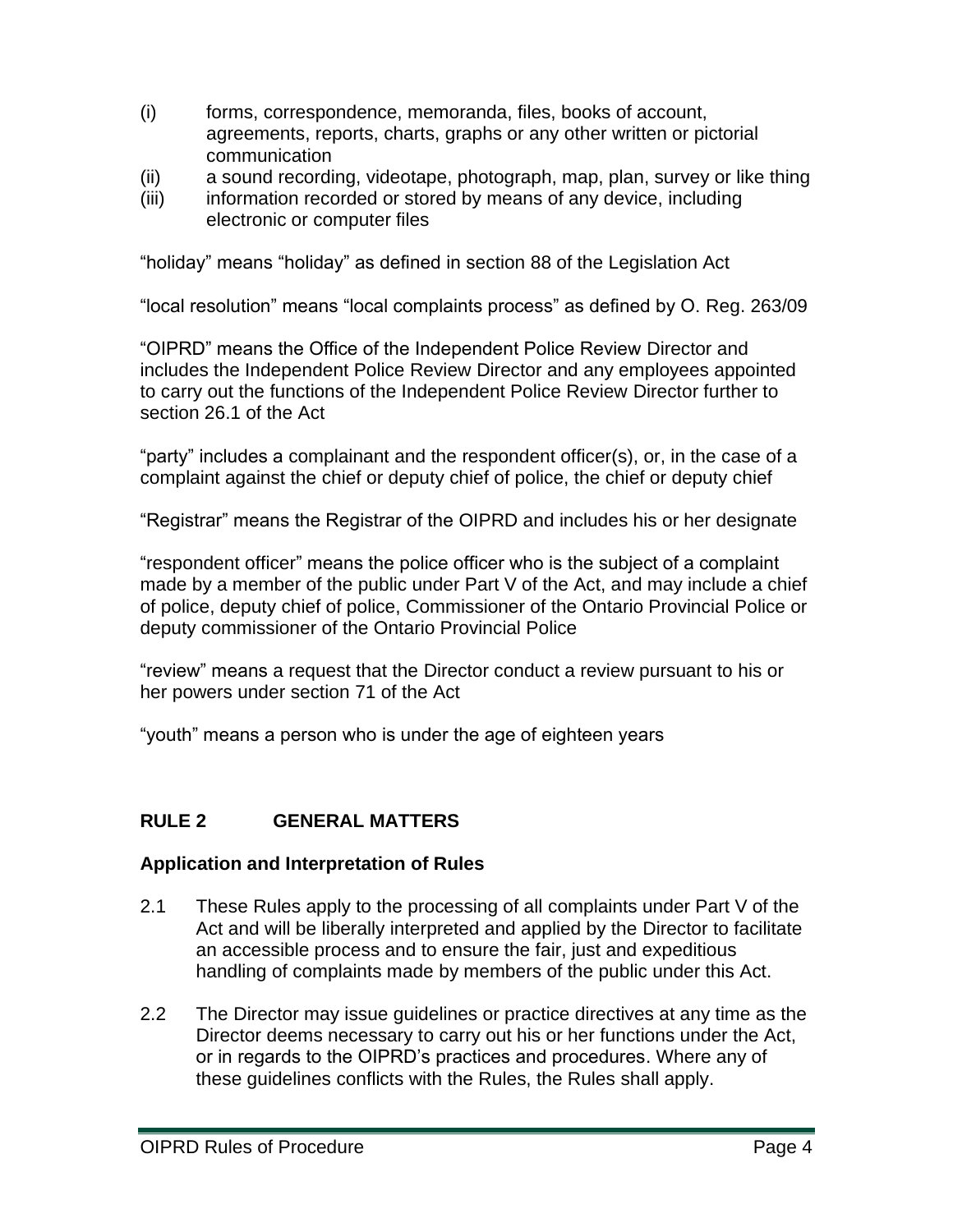- 2.3 The Director may exercise any of his or her powers under these Rules on his or her own initiative or at the request of a party.
- 2.4 Where any of these Rules conflicts with any statute or regulation, the provisions of the statute or regulation shall apply.
- 2.5 The Director may, upon such terms as he or she considers advisable, extend or abridge the time periods set out in these Rules.
- 2.6 If these Rules do not provide for a matter of procedure, the Director may do whatever is necessary and permitted by law to enable him or her to carry out any of his or her functions, powers or duties under the Act.
- 2.7 A technical defect or irregularity is not a breach of these Rules. Where a party or other person fails to comply with these Rules, the Director may relieve against the failure to comply, with or without terms, as the Director considers appropriate in accordance with Rule 2.1.
- 2.8 The Director may vary or waive the application of these Rules at any time at her or his own initiative or on the request of a party, with or without terms, as the Director considers appropriate in accordance with Rule 2.1. These Rules may be modified to comply with accessibility standards required under the Accessibility for Ontarians with Disabilities Act (AODA).

#### **Accommodation**

2.9 A party who is entitled to accommodation pursuant to the Human Rights Code or the Accessibility for Ontarians with Disabilities Act must notify the OIPRD as soon as possible if accommodation is sought.

#### **Calculation of Time and Service of Documents**

- 2.10 Except where these Rules or the Act otherwise provides, where a direction of the Director or a Rule refers to a number of days, the reference is to calendar days.
- 2.11 Where an action is required to be taken within a specified number of days, the days are counted by excluding the first day and including the last day.
- 2.12 When the time for doing an act expires on a holiday, the act may be done on the next day that is not a holiday.
- 2.13 Service of documents other than a complaint is deemed to be effective: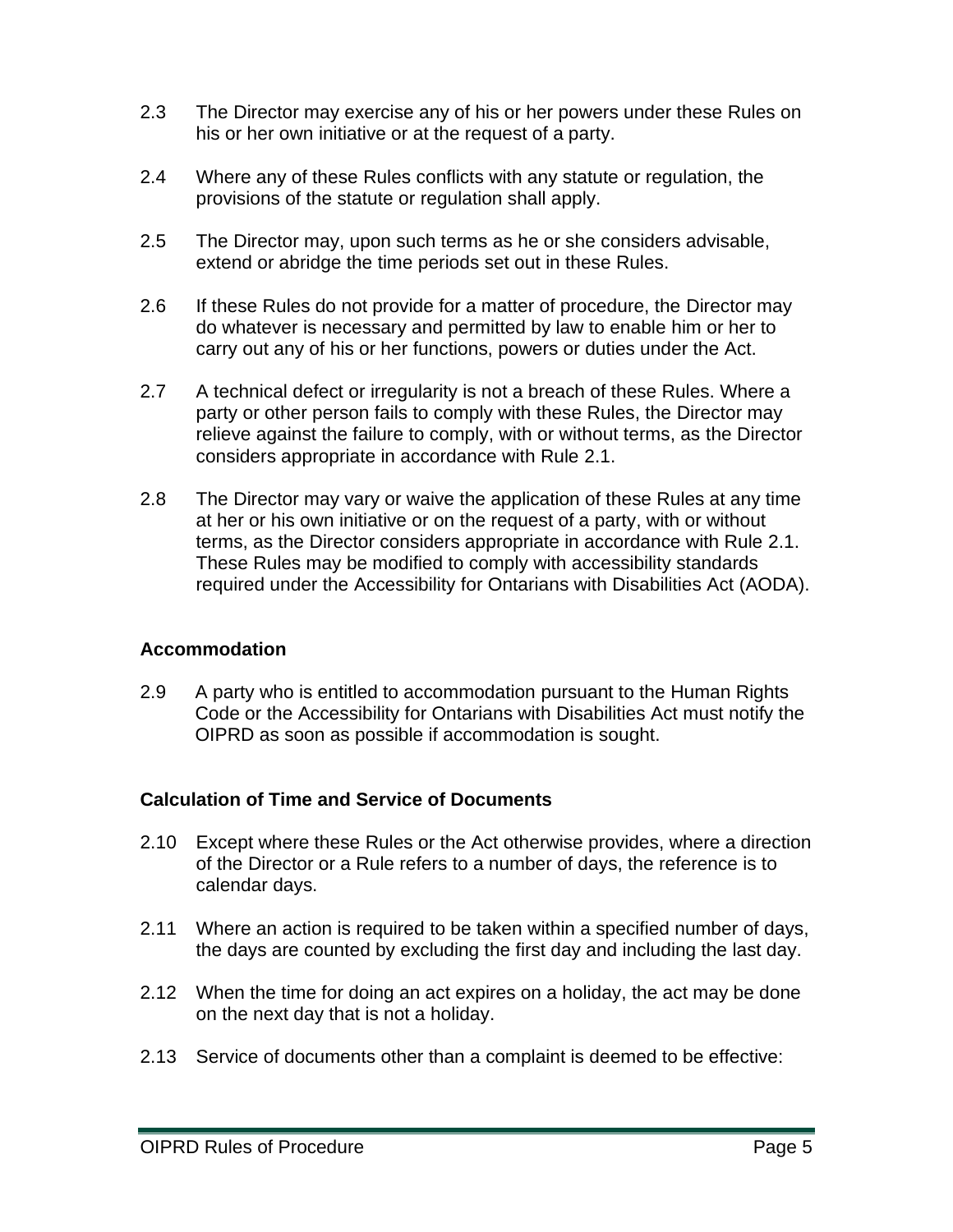- (i) by personal service: on the day of delivery if received by 5:00 p.m., or on the next business day, if received after that time
- (ii) by mail: on the fifth day after the day of mailing
- (iii) by fax: on the next business day
- (iv) by courier: on the second day after the document was given to the courier
- (v) by email: on the next business day

#### **Communications with the OIPRD and other Parties**

- 2.14 The OIPRD provides services in French and English.
- 2.15 Any party who requires the assistance of an interpreter in filing a complaint in a language other than French or English must arrange for an interpreter.
- 2.16 Every police service shall copy the OIPRD on all correspondence to the complainant.
- 2.17 A party and a party's agent must notify the OIPRD, in writing, of any change in their contact information as soon as possible.

#### **Representatives**

- 2.18 A complainant may be self-represented, or assisted by an agent designated by the complainant at any stage of the complaint process, except at a disciplinary hearing. Any adult can act as an agent but the complainant is required to indicate on the OIPRD complaint form that he or she wishes to be represented by that agent. If the complainant decides to be represented by an agent subsequent to the filing of the complaint, the complainant must provide the Registrar and the relevant police service with the contact information for that agent. The OIPRD will copy the complainant and the agent on all correspondence relating to the complaint.
- 2.19 An agent who ceases to represent a party in a complaint shall notify the Registrar and the relevant police service in writing immediately. The agent shall provide the OIPRD with current contact information for the complainant.
- 2.20 An agent who is not a member of the Law Society of Upper Canada and who ceases to represent the complainant is required to return any documentation in their possession in relation to the complaint to the complainant.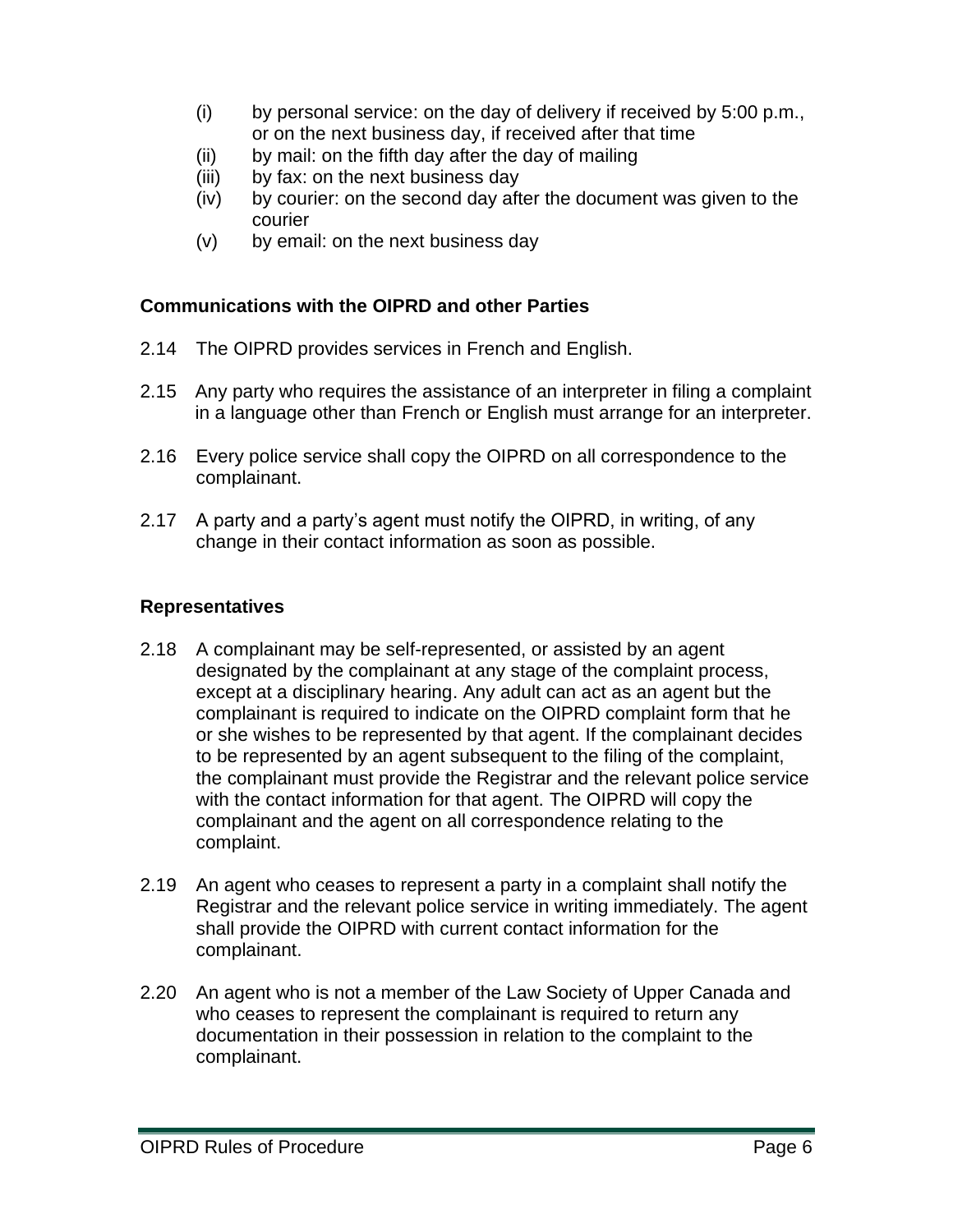#### <span id="page-6-0"></span>**RULE 3 FORMS**

3.1 The OIPRD may establish forms for use in its proceedings. In these Rules, where a form is referred to by name, the reference is to the form with that name as described in the List of Forms in the Appendix to these Rules. The forms are not part of these Rules.

#### <span id="page-6-1"></span>**RULE 4 INTAKE PROCESS FOR COMPLAINTS**

- 4.1 Any member of the public, subject to the exclusions defined in section 58 (2) of the Act, may make a complaint with the OIPRD. The complaint may be about the conduct of a police officer or police officers or the policies or services provided by a police service.
- 4.2 The complaint must be made on the OIPRD complaint form (Making a complaint about the police). A complainant must provide the information requested in every section of the complaint form and must sign the form. The OIPRD will not accept anonymous complaints.
- 4.3 For greater clarity, a complaint is deemed to be made on:
	- (i) the date on which it is electronically submitted to the OIPRD
	- (ii) the date on which it is mailed or couriered to either the OIPRD, a police service or a police services board
	- (iii) the date on which it is faxed to either the OIPRD, a police service or a police services board
	- (iv) the date on which it is submitted in person to either the OIPRD, a police service or a police services board
- 4.4 A complaint may be made online, by mail, fax, or in person at the OIPRD or at any police service.
- 4.5 The OIPRD will acknowledge the receipt of the complaint within two business days of the date that the complaint is received.
- 4.6 Members of the public who require assistance in completing a complaint may contact the OIPRD for information. Information provided by the OIPRD to assist in the processing of a complaint is solely provided to assist the complainant in making a complaint and is not legal advice.
- 4.7 The OIPRD may screen out a complaint if the complainant does not respond to contact from the OIPRD after reasonable efforts have been made to reach the complainant.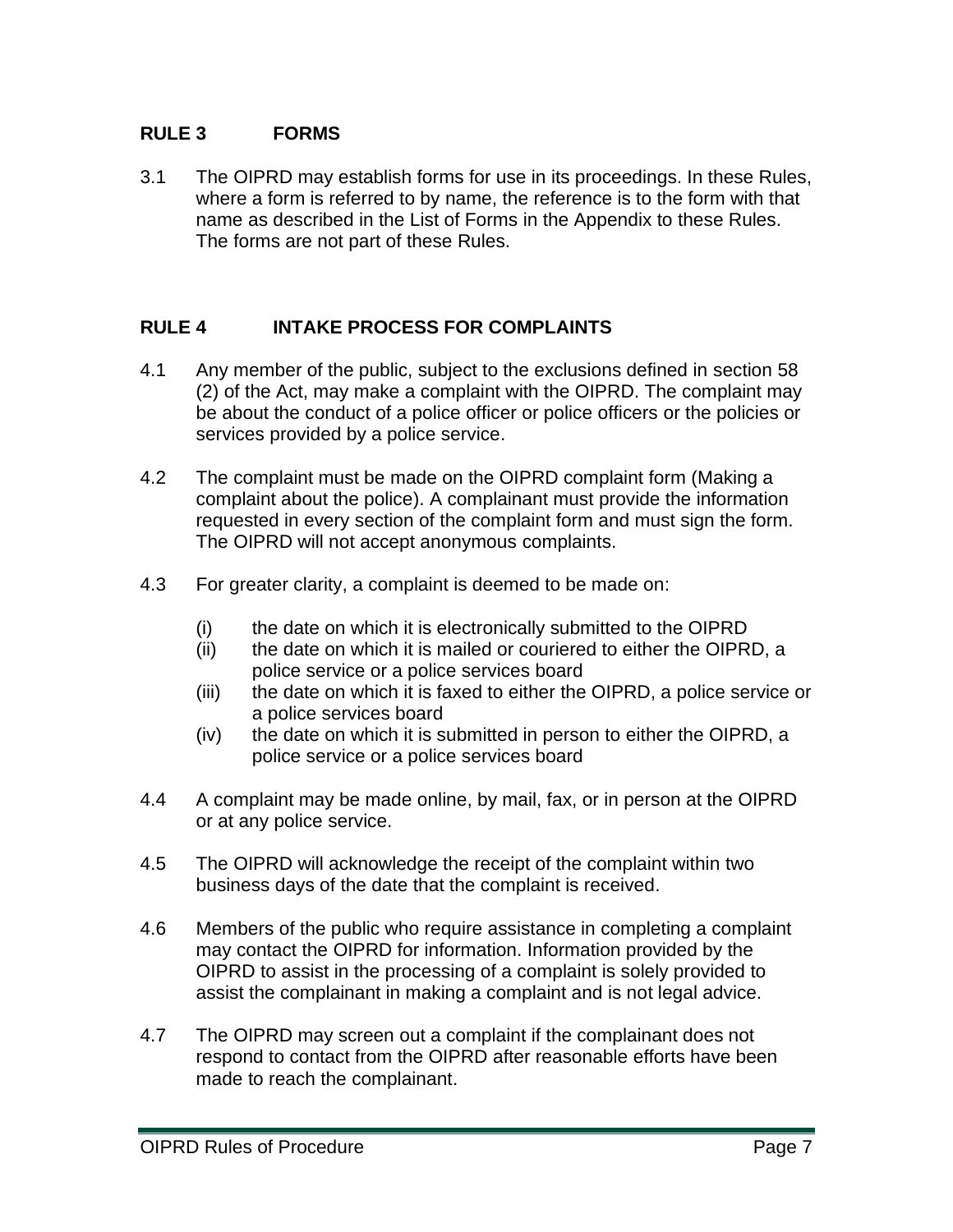#### **Display of Information about the Complaints Process at Police Service Facilities**

- 4.8 Police services are required to post or display information about the public complaints process in an area that is readily accessible to the public and in the form provided by the OIPRD. Information about the complaints process will be provided by the OIPRD to police services and may be in the form of posters, brochures or other documents. The information to be posted or displayed will include contact information for the OIPRD.
- 4.9 Police services that maintain a publicly accessible website are required to post information about the public complaints process, including a link to the OIPRD website.
- 4.10 Subject to O. Reg 263/09 (local complaints), when approached by a member of the public who wishes to complain about the conduct, service or policy of the police, police services must also provide information to the member of the public about his or her rights to make a complaint pursuant to Part V of the Act and give the complainant any publication or information respecting Part V complaints that the OIPRD provides for that purpose.

#### **Complaints Made at Police Stations: Local Complaints**

- 4.11 Where a member of the public makes a local complaint at a police station, the service shall provide the complainant with information regarding the local complaints process (Local Resolution) pursuant to O. Reg. 263/09, and about the public complaints process.
- 4.12 Where the complainant chooses to proceed by way of Local Resolution, the chief of police must determine if the matter is appropriate for Local Resolution.
- 4.13 If the chief of police determines that it is not appropriate for Local Resolution, having regard to the criteria set out in section 3(4) of O. Reg. 263/09, the police service shall take all necessary steps to ensure that the respondent officer(s) and potential witnesses are not directly or indirectly provided with information concerning the complaint until the Director makes a direction in accordance with its powers under section 61(5) of the Act.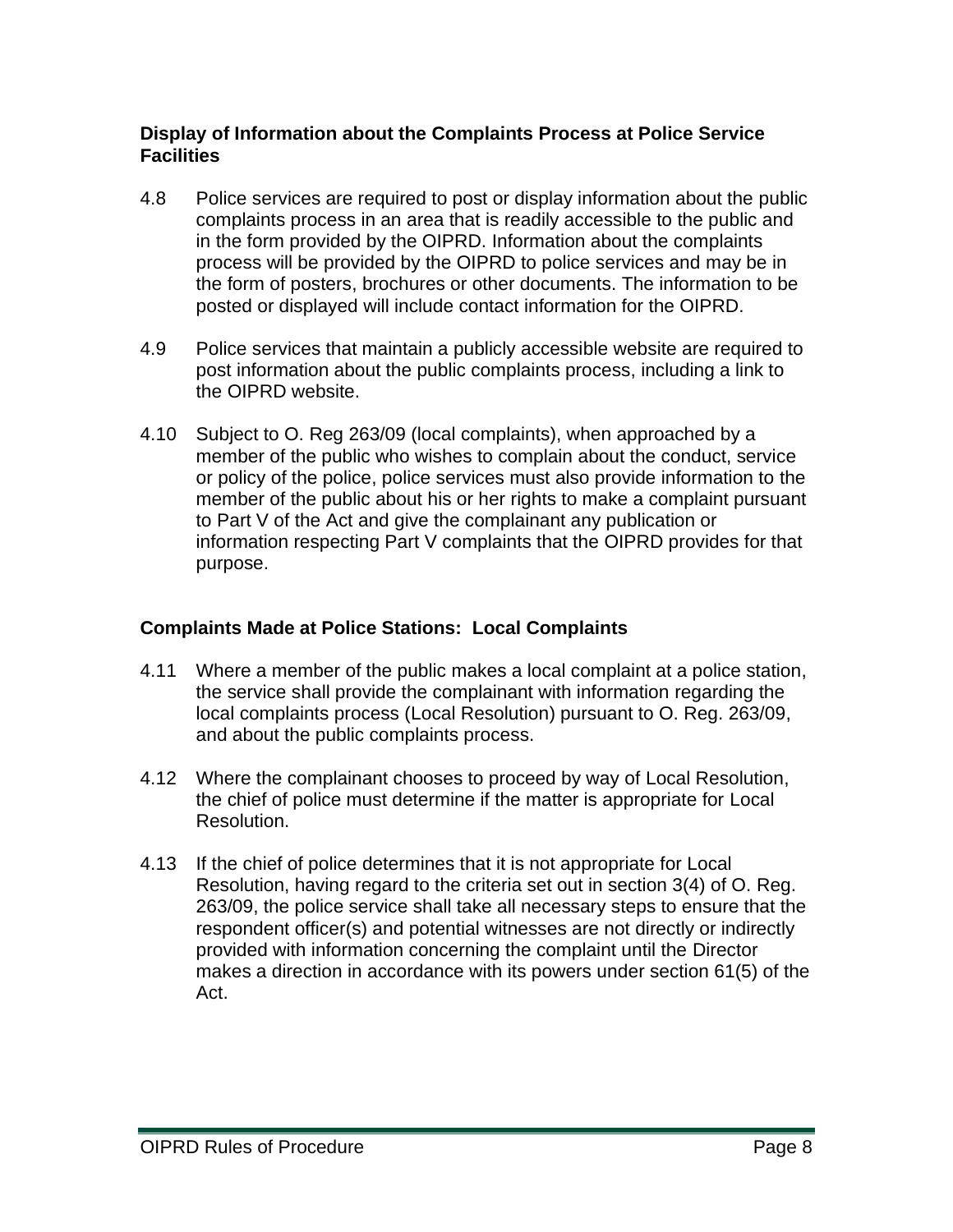#### **Complaints Made at Police Stations: Formal Complaints**

- 4.14 Where a member of the public makes a complaint in writing at a police station (to which the Local Resolution process does not apply), the police service must forward the complaint form to the OIPRD within three business days.
- 4.15 The police service shall take all necessary steps to ensure that the respondent officer(s) and potential witnesses are not directly or indirectly provided with information concerning the complaint until the Director makes a direction in accordance with its powers under section 61(5) of the Act.

#### **Complaints Made Directly to the Board**

- 4.15 Where a member of the public makes a complaint in writing to which Part V of the Act applies directly to the board, the board shall forward the complaint to the OIPRD within three business days. The board shall take no action to deal with the complaint and shall not provide notice of the complaint to the chief of police or any other officer.
- 4.16 For the purpose of section 60(2) of the Act, a complaint is deemed to be made on the date that it is made directly to the board.

#### <span id="page-8-0"></span>**RULE 5 POLICE LIAISON OFFICERS**

5.1 The police liaison officer of a police service or his or her designate shall be responsible for responding to any requests and directions made by the Director or his or her staff.

# <span id="page-8-1"></span>**RULE 6 SCREENING OF COMPLAINTS**

- 6.1 Upon receipt of a complaint, the Director will determine whether the complaint relates to the conduct of a police officer or to the services or policies of a police service.
- 6.2 When more information is required to screen the complaint or assign it for investigation, the OIPRD will request such other information as required from either the complainant or the police service. The police liaison officer may be required to supply the OIPRD with information to assist in screening or assigning the complaint for investigation.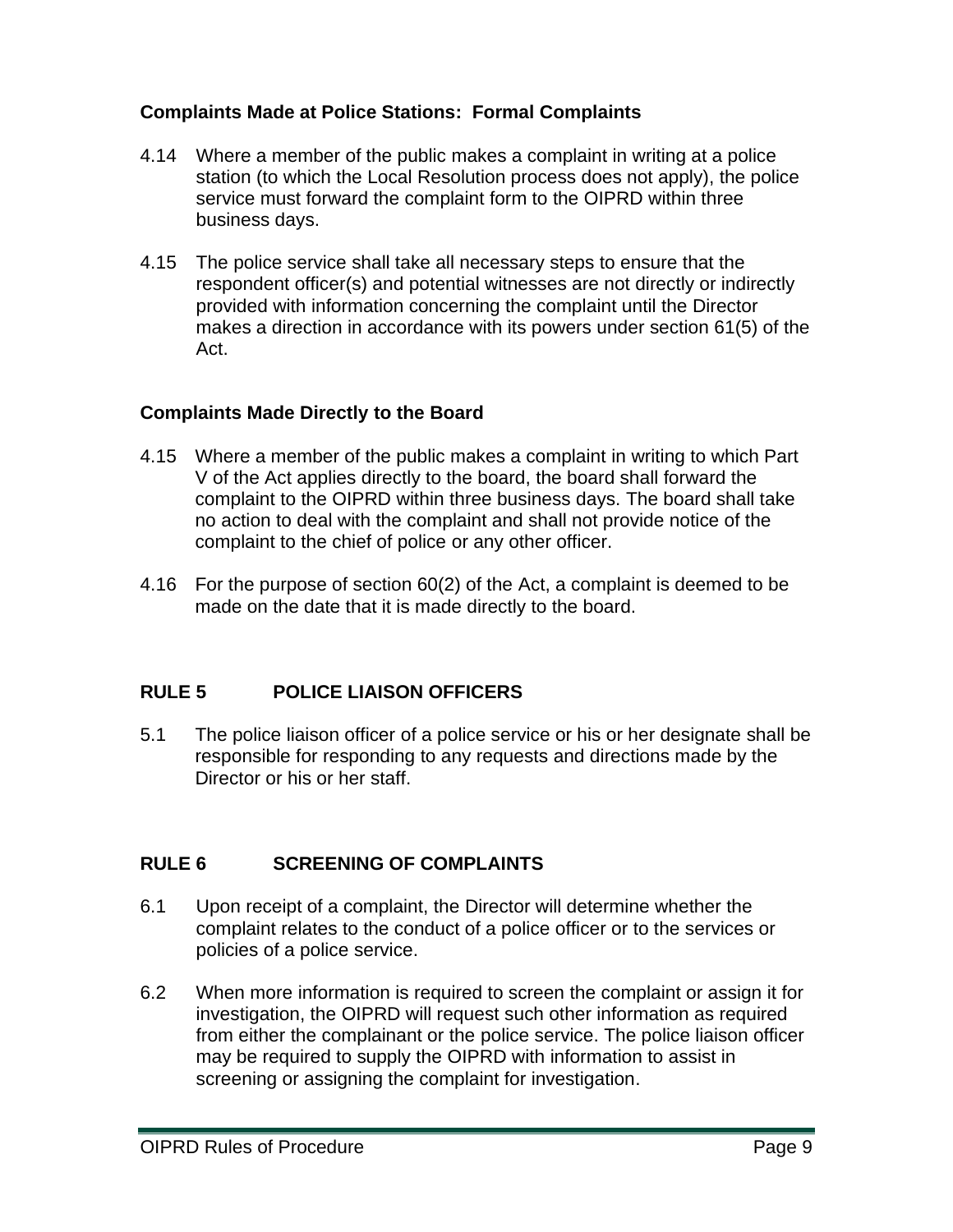- 6.3 The police liaison officer shall supply the additional information within 10 days of the OIPRD's request. This request for information constitutes part of the screening function exercised by the Director under section 60 of the Act and does not constitute notice of a complaint within the meaning of section 62 of the Act. The police liaison officer shall take all necessary steps to ensure that the respondent officer(s) and potential witnesses are not directly or indirectly provided with information concerning the complaint until the Director makes a decision in accordance with his or her powers under section 61(5) of the Act.
- 6.4 In determining whether or not to deal with a complaint, the Director will have regard to the public interest. Public interest will always involve a balancing of interests and a broad range of considerations. Some of the factors which the Director may consider will include:
	- (i) the effect of a decision to deal or not to deal with a complaint on public confidence in the accountability and integrity of the complaints system
	- (ii) the number of complainants involved
	- (iii) the seriousness of the complaint, including the seriousness of the harm alleged
	- (iv) whether the complaint relates to an incident or event that has already been the subject of an earlier complaint
	- (v) whether there are issues of systemic importance or broader public interest at stake
	- (vi) the likelihood of interfering with or compromising other proceedings
	- (vii) whether another venue, body or law can more appropriately address the substance of the complaint
- 6.5 It is not in the public interest to screen in a complaint that does not, on its face, disclose a breach of the Act or the Code of Conduct.

# **RULE 6A CONSOLIDATION OF PUBLIC COMPLAINTS**

- 6.A.1 The Director may consolidate two or more complaints if, in his or her opinion, it is appropriate to do so.
- 6.A.2 When a public complainant files two or more complaints that concern the same incident, the Director may combine the complaints and deal with them as one complaint. This administrative consolidation results in one primary complaint moving forward while the other complaints are closed. A subsequent investigation would produce one report or response.
- 6.A.3 Where multiple complainants file a complaint about the same incident and raises similar issues, the Director may combine the complaints and cause one investigation or response to be conducted. Unlike an administrative consolidation, this type of consolidation will not result in complaints being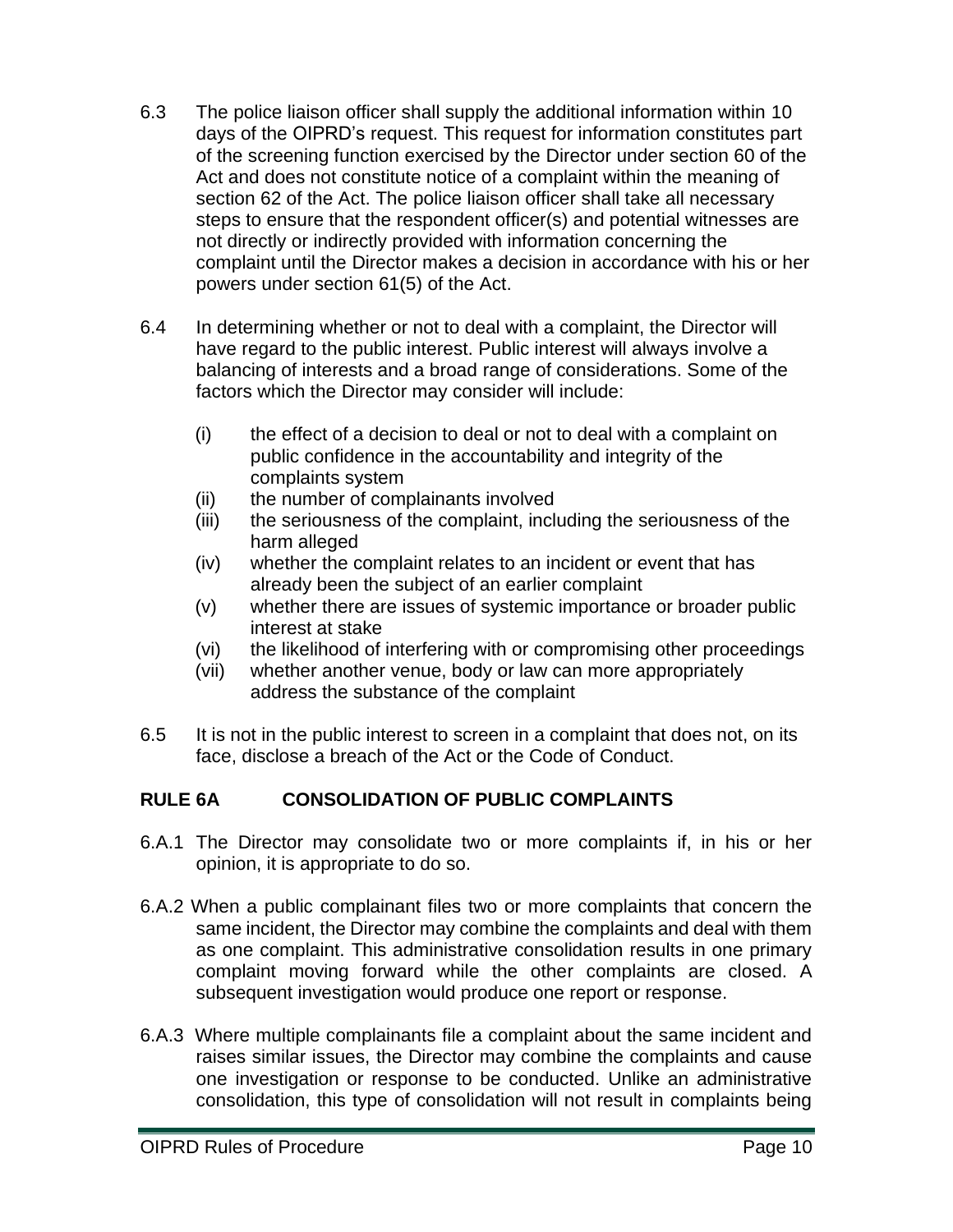closed. All consolidated complaints will move forward; however, the Director will only require one investigative report or response to be prepared. Each complainant will receive a copy of the investigative report or response.

6.A.4 The decision to consolidate complaints would not interfere with the ability of complainants to exercise their rights under the Act.

# <span id="page-10-0"></span>**RULE 7 REFERRAL OR RETENTION OF CONDUCT COMPLAINTS**

- 7.1 In exercising his or her discretion whether to refer or retain a complaint, the Director may have regard to all considerations that he or she deems relevant, including the following:
	- (i) the nature of the allegations that form the subject of the complaint
	- (ii) whether the complaint raises issues of systemic importance or deals with issues that are sensitive in nature
	- (iii) the capacity of the police service to conduct a full investigation, having regard to the size of the service, resources available, competing demands and anticipated complexity or length of the investigation
	- (iv) any particular challenges presented by the investigation which may require the exercise of the investigative powers as set out in sections 26.4 to 26.9 of the Act
	- (v) any potential conflict of interest or risk of perception of conflict of interest if the complaint is investigated by a police service
	- (vi) whether the matter involves more than one police service or crossborder issues
	- (vii) whether the matter is the subject of an SIU investigation or parallel criminal proceeding
	- (viii) whether the complaint raises issues of public interest
	- (ix) whether the complaint relates to the chief of police, deputy chief of police or other senior officer, as described in section 114 of the Act
	- (x) the geographic location where the complaint arose, having regard to the availability of investigators and accessibility of witnesses
	- (xi) whether the respondent officer is one to whom the Interprovincial Policing Act, 2009 applies
	- (xii) the public interest in ensuring that investigations of public complaints are thorough, independent and accountable

# <span id="page-10-1"></span>**RULE 8 YOUTHS**

# **Youth Complaints Received by the OIPRD**

8.1 Where a complaint is made by a youth who is 15 years of age or younger, the OIPRD will attempt to contact the parent(s) or guardian(s) of youth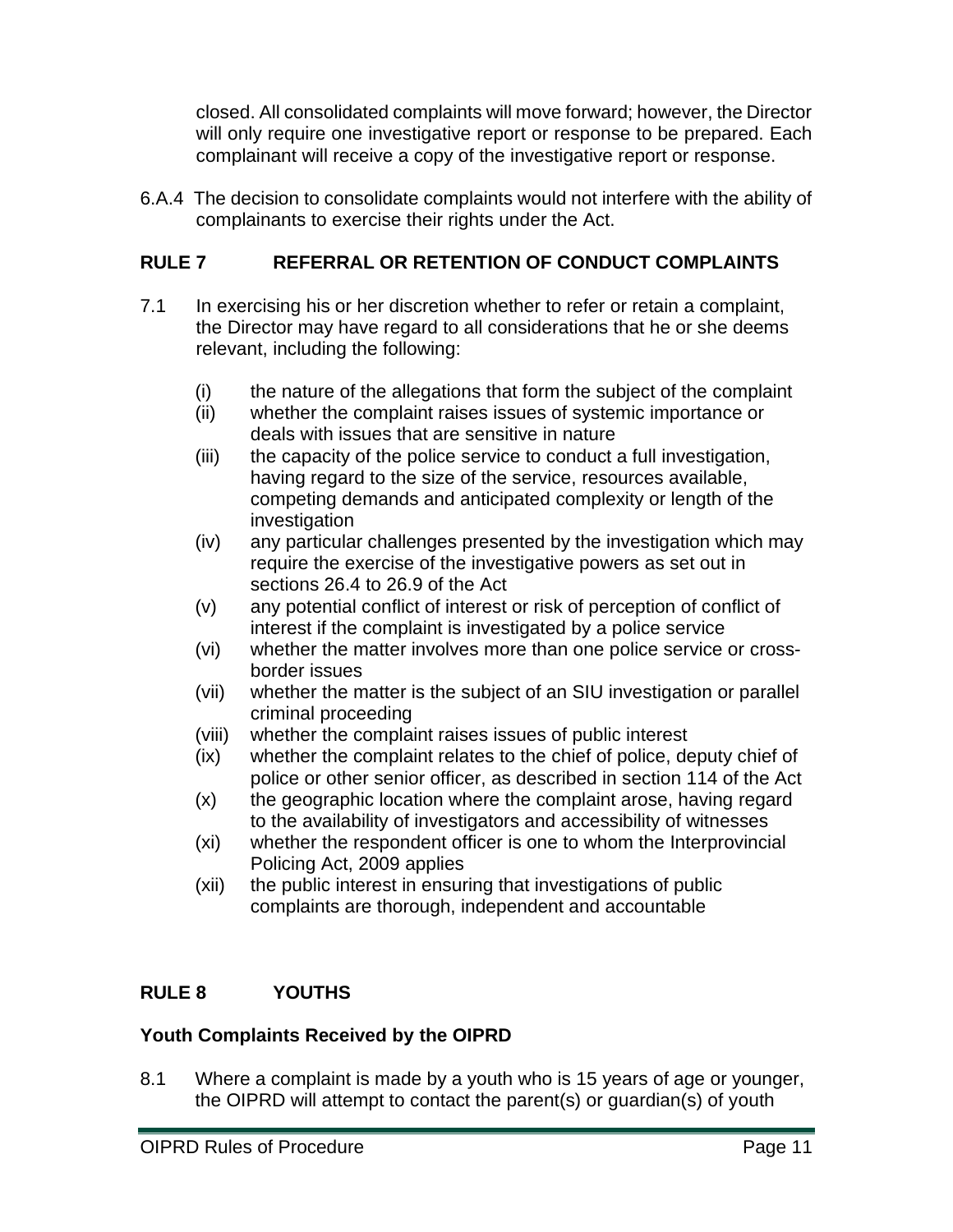complainants prior to dealing with the complaint and, wherever possible, allow a parent or guardian to act as agent for the youth. In appropriate circumstances, the OIPRD will provide the youth with information, including contact information for the Office of the Provincial Advocate for Children and Youth.

8.2 When a youth complainant reaches the age of 16, the OIPRD will inquire whether the youth wishes the OIPRD to continue to communicate through her or his parent/guardian/agent or to communicate directly with her or him.

#### **Investigations Involving Youth Complainants or Witnesses**

- 8.3 All investigative reports, whether prepared by the OIPRD or a police service, shall omit the full name of any individual who was a youth at the time of the incident (either as a complainant or a witness). All reports shall omit personal information relating to an individual who was a youth at the time of the incident unless such information is required for the narrative. Initials or other less-specific identifiers are acceptable.
- 8.4 Prior to interviewing a youth, either as a complainant or a witness, the OIPRD or police investigator shall advise the youth that he or she may have the support of, be represented by, an adult during the interview.

# <span id="page-11-0"></span>**RULE 9 INVESTIGATION OF CONDUCT COMPLAINTS**

#### **Timelines, Monitoring and Reporting of Investigations**

- 9.1 The Director may direct the investigating police service to provide a report on the status of the investigation within 45 days of the commencement of the investigation and such further status reports as the Director deems necessary.
- 9.2 The Director may direct the chief of police to complete the investigation and report into the conduct of a police officer within 120 days of the date that the investigation is referred unless, upon application by the police service conducting the investigation, the Director grants one or more extensions, or upon receipt of the investigative report, the Director directs the chief of police to conduct further investigation.
- 9.3 The Director may direct the police service investigating a complaint to submit a written report on the results of the investigation in the manner and form prescribed by the OIPRD.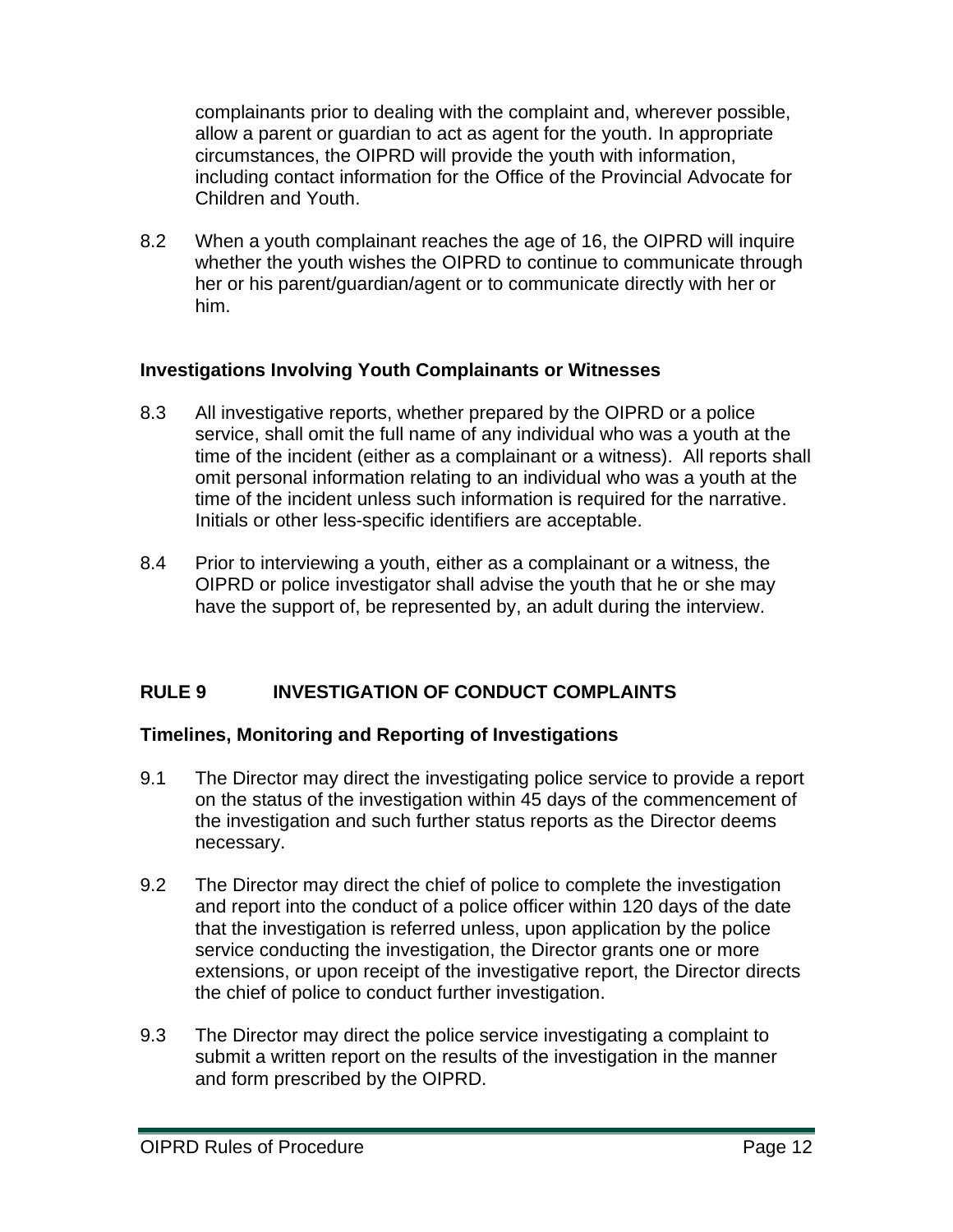- 9.4 The investigative report shall not contain the name(s) of any complainant(s) who was a youth at the time of the incident or any civilian witness(es) except as may be provided in a confidential witness list.
- 9.5 During the course of an investigation the Director may direct the police service conducting the investigation to make available to the OIPRD the investigative file and any other document or thing, in the manner and form that the Director directs.

#### **Notice to Respondent Officer**

- 9.6 If the Director decides to retain a complaint for investigation, the Director will advise the chief of police of the decision in writing and provide unredacted and redacted copies of the complaint to the chief of police. The chief of police shall promptly provide written notice and the redacted copy of the complaint to the respondent officer(s) unless, in the chief of police's opinion, notice to the officer may prejudice the investigation. In such a case, the chief of police shall also notify the Director in writing of this decision.
- 9.7 If the Director decides to refer a complaint for investigation, the Director will advise the chief of police of the decision in writing. The chief of police shall, within seven days of the receipt of the complaint, identify and designate the respondent officers and shall notify the OIPRD of the designation. The chief of police shall promptly prepare and provide written notice and a redacted copy of the complaint to the respondent officer(s) unless, in the chief of police's opinion, notice to the officer may prejudice the investigation. In such a case, the chief of police shall also notify the Director in writing of this decision.
- 9.8 If, during the course of the investigation, the chief of police designates additional respondent officers or determines that previously designated respondent officers should no longer be so designated, the chief of police shall promptly inform the OIPRD.
- 9.9 The Director may also direct the chief of police to withhold notice in accordance with section 62(1) of the Act. In such cases, the Director will notify the chief of police in writing and the chief of police shall ensure that notice is not provided to the respondent officer(s) and potential witnesses are not directly or indirectly provided with information concerning the complaint.

#### **Recording of Interviews**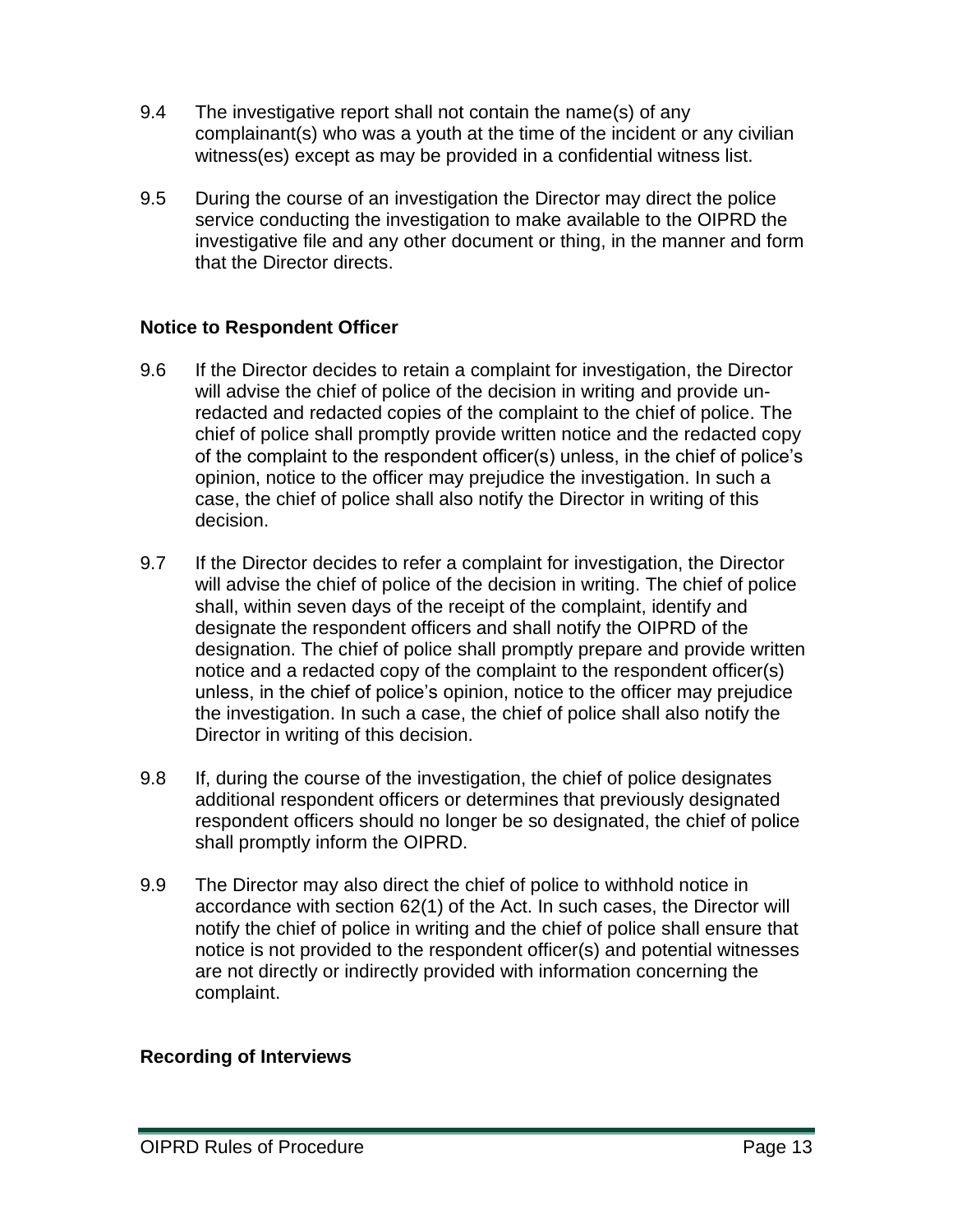9.10 OIPRD investigators may record interviews with an audio recorder. Subject to rule 2.8, the Director may, at the conclusion of the investigation, supply a copy of the audio recording to the interviewee, or his or her agent, upon a written request being made to the senior manager of investigations.

#### **Representation during an Interview**

- 9.11 During an interview conducted by either the OIPRD or a police service, the person being interviewed may have the support of or be represented by an agent. The support person or the agent shall not unduly hinder or disrupt the interview.
- 9.12 No agent or counsel shall represent both a respondent officer and a witness officer.
- 9.13 Witness officers and respondent officers shall not consult with other witness officers or respondent officers in the preparation of statements or duty reports required in response to an investigation under Part V of the Act.

#### **Informal Resolution**

- 9.14 Any party or the chief of police may request mediation services to facilitate an informal resolution.
- 9.15 Where Informal Resolution is proposed, the chief or police, the respondent officer and the complainant must each consent to the complaint being resolved by Informal Resolution.
- 9.16 An Informal Resolution Agreement form must inform the complainant and the respondent officer of the right to revoke their consent in writing within 12 business days as set out in section 66(8) and section 93(5) of the Act. The police service shall not implement any terms or conditions of the Informal Resolution until 12 business days from the date that parties signed the Informal Resolution Agreement, unless a written waiver of the 12 day time period has been received.
- 9.17 When a complainant signs an Informal Resolution form, the police service shall forthwith provide a copy of the form to the complainant. A copy of the final form, signed by all parties, shall thereafter be provided forthwith to the complainant, the respondent officer and to the Director within three business days.
- 9.18 Discussions that occur as part of an attempt at Informal Resolution shall not form part of any investigation or investigative record or any other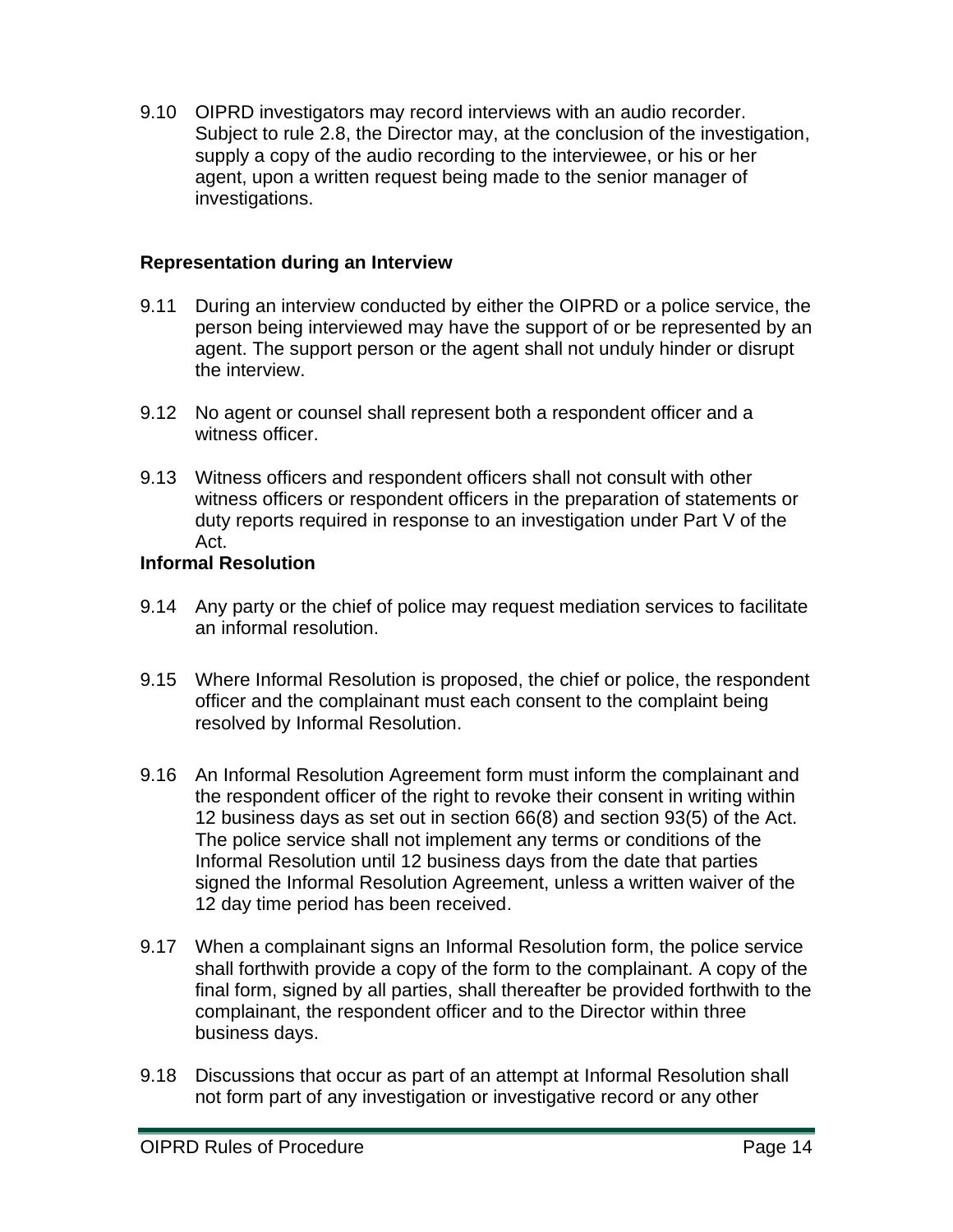proceedings. The Informal Resolution discussions shall not be recorded without the written consent of all parties.

# **Reporting of Investigations**

- 9.19 Once an investigation has been concluded, the chief of police shall, within 14 days provide, in addition to the investigative report, a decision letter to the respondent officer, the Director and the complainant specifying whether the matter was substantiated or unsubstantiated. Where substantiated, the letter shall clearly state whether the misconduct was found to be serious or less serious.
	- (i) The letters with respect to investigations which have resulted in unsubstantiated findings of misconduct or findings of misconduct of a less serious nature must clearly advise the complainant of the right to make a request to the Director within 30 days to review the decision of the chief of police.
	- (ii) For matters substantiated as less serious, no discipline shall be imposed by a police service within 35 days of service of the decision letter on the complainant, unless the complainant waives his or her right of review in writing.
	- (iii) For matters substantiated as serious, the letters shall also explicitly state that the matter shall be proceeding to a disciplinary hearing and that the appropriate notices shall be sent out.

# **Reporting of Discipline**

9.20 For discipline arising out of a public complaint, the chief of police must notify the Director of any discipline imposed within 14 days of the imposition of the discipline.

# <span id="page-14-0"></span>**RULE 10 OIPRD RETAINED INVESTIGATIONS**

- 10.1 When the Director has retained the investigation of a complaint pursuant to section 61(5)(c) or section 71(3)(d) of the Act, the chief of police shall, upon receipt of the request by the OIPRD, provide production of all evidence relevant to the complaint within 21 days.
- 10.2 At the conclusion of the OIPRD-retained investigation, in which misconduct of a serious nature has been substantiated, the Director may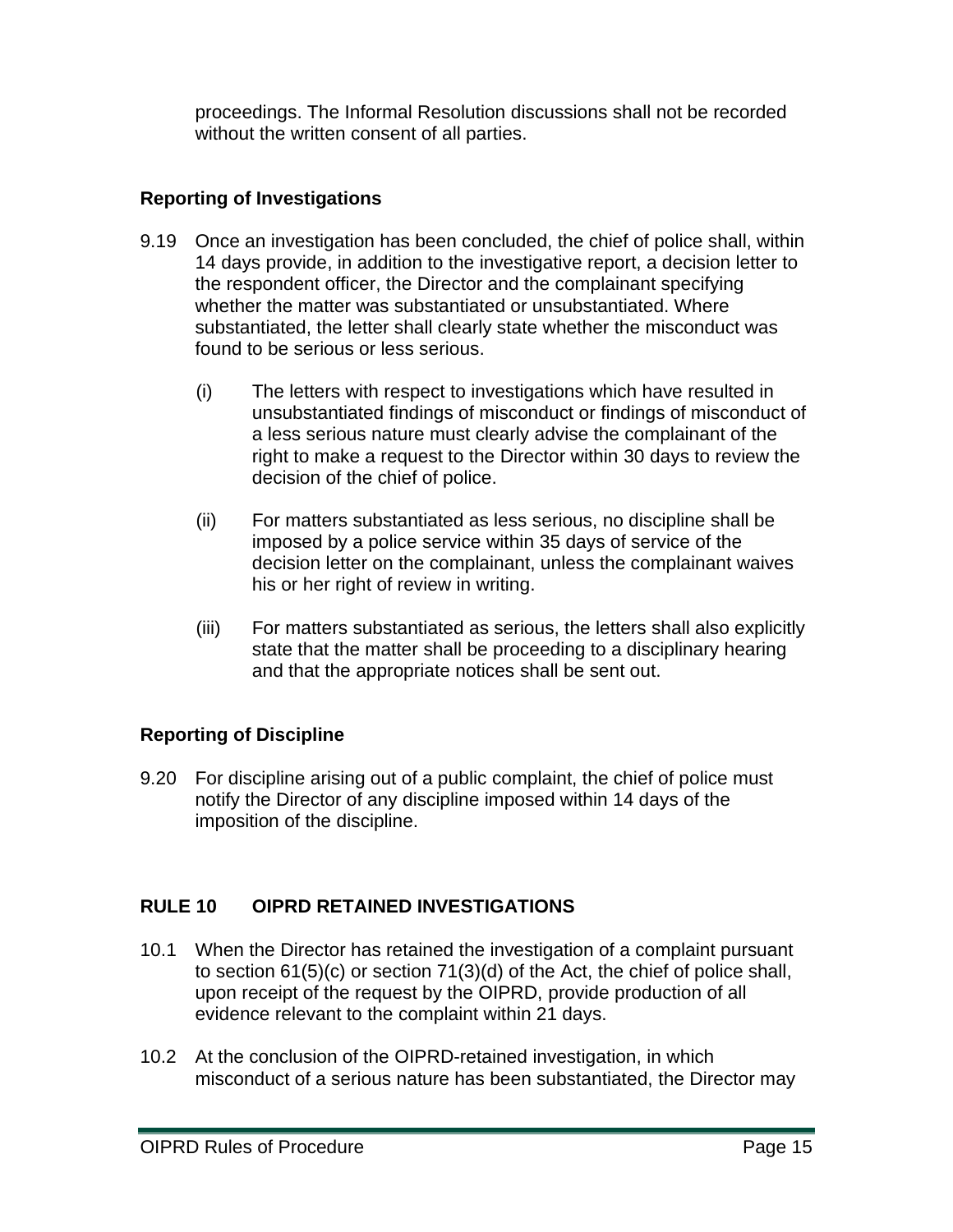direct the chief of police as to the specific allegations and counts of misconduct to be included in the notice of hearing.

- 10.3 The Director may also direct that the chief of police appoint an outside prosecutor and/or an outside hearing officer.
- 10.4 Where a hearing is directed following the OIPRD's investigation, production of the OIPRD investigative brief will be provided to the chief of police's prosecutor. The OIPRD is not responsible for the transcription of audio-recorded interviews of any person interviewed for purposes of the investigation.

# <span id="page-15-0"></span>**RULE 11 CHIEF'S HEARINGS AND NOTICES OF HEARING**

11.1 Where an investigation (referred or retained) results in a hearing, the parties to the hearing are the prosecutor, the respondent officer(s) and the complainant(s).

11.2 The prosecutor shall provide written or electronic notice of any appearance, pre-hearing conference, conference calls and hearing dates to the parties and to the Director.

11.3 The prosecutor or his or her delegate is responsible for vetting all production required for the hearing.

11.4 Where the Director has directed a hearing, the chief of police shall provide the Director with a copy of the notice of the hearing forthwith, once the respondent officer is served with the notice of hearing.

11.5 Where the Director has directed a hearing, the chief of police shall proceed with all counts as set out in the direction and shall not withdraw any counts without the written consent of the Director.

# <span id="page-15-1"></span>**RULE 12 POLICE SERVICES BOARD AND NOTICE OF HEARINGS**

- 12.1 Where a notice of hearing in relation to a matter cannot be served within six months of the date the matter was referred to the service, or retained by the Director, the chief of police shall apply to the board for a determination that the delay was reasonable, pursuant to section 83(17) of the Act.
- 12.2 Where an application is brought pursuant to section 83(17) of the Act, whether in relation to a referred or a retained investigation, the chief of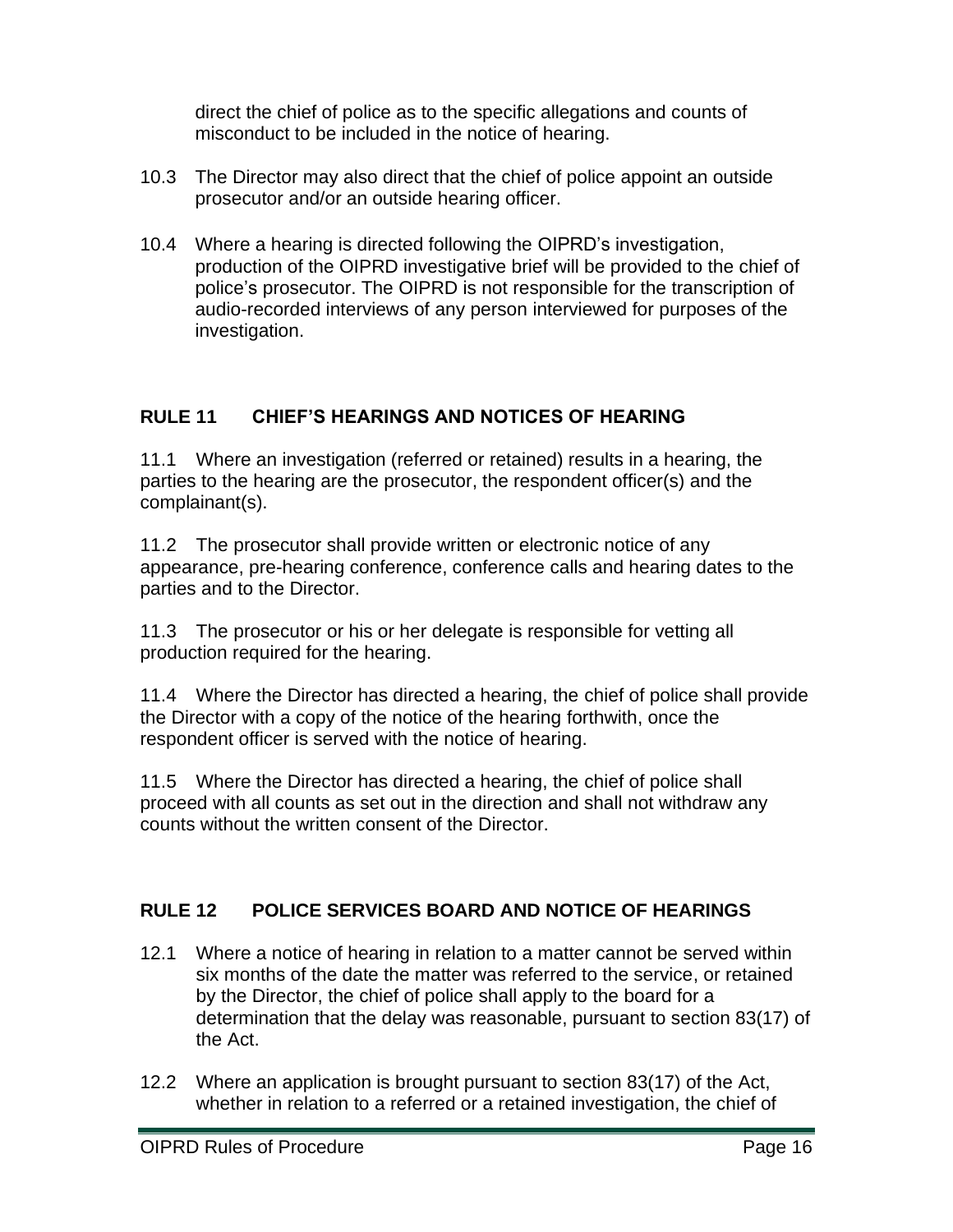police shall provide a copy of his or her report and any submissions to the board to: (i) the complainant(s) (ii) the respondent officer(s) and (iii) the Director. The chief of police shall also provide the board with a copy of the investigative report.

- 12.3 Upon receiving an application for an extension of time to serve a notice of a hearing pursuant to section 83(17) of the Act, the board shall forthwith notify:
	- (i) the complainant(s)
	- (ii) the respondent officer(s)
	- (iii) the Director

of the request for an extension and the date upon which the matter will be heard by the board.

- 12.4 The board shall provide the following parties the opportunity to make submissions with respect to the extension application: (i) the chief of police; (ii) complainant(s); (iii) the respondent officer(s) and (iv) the Director. The board shall forward to the Director, within three business days, the submissions of the complainant and the respondent officer(s).
- 12.5 In making its determination, the board shall consider the submissions of the parties in addition to the investigative report.
- 12.6 The board shall provide written reasons for its decision. Within seven days of the decision, the board shall provide a copy of those reasons to the chief of police, the respondent officer(s), the complainant and the Director.
- 12.7 Where the OIPRD investigation has substantiated misconduct against a chief following a board-directed investigation, and where the investigation has exceeded the six-month period prescribed in section 83(17), the Director shall have standing to bring the extension application before the board. The chief, as the respondent officer, is entitled to make submissions to the board as is the complainant.

# <span id="page-16-0"></span>**RULE 13 DIRECTOR'S POWERS TO REVIEW**

13.1 Where an investigation was referred to a police service and a complainant has been notified that his or her complaint is unsubstantiated or substantiated but the misconduct was found to be not of a serious nature, the complainant may request the Director to review the decision of the chief of police.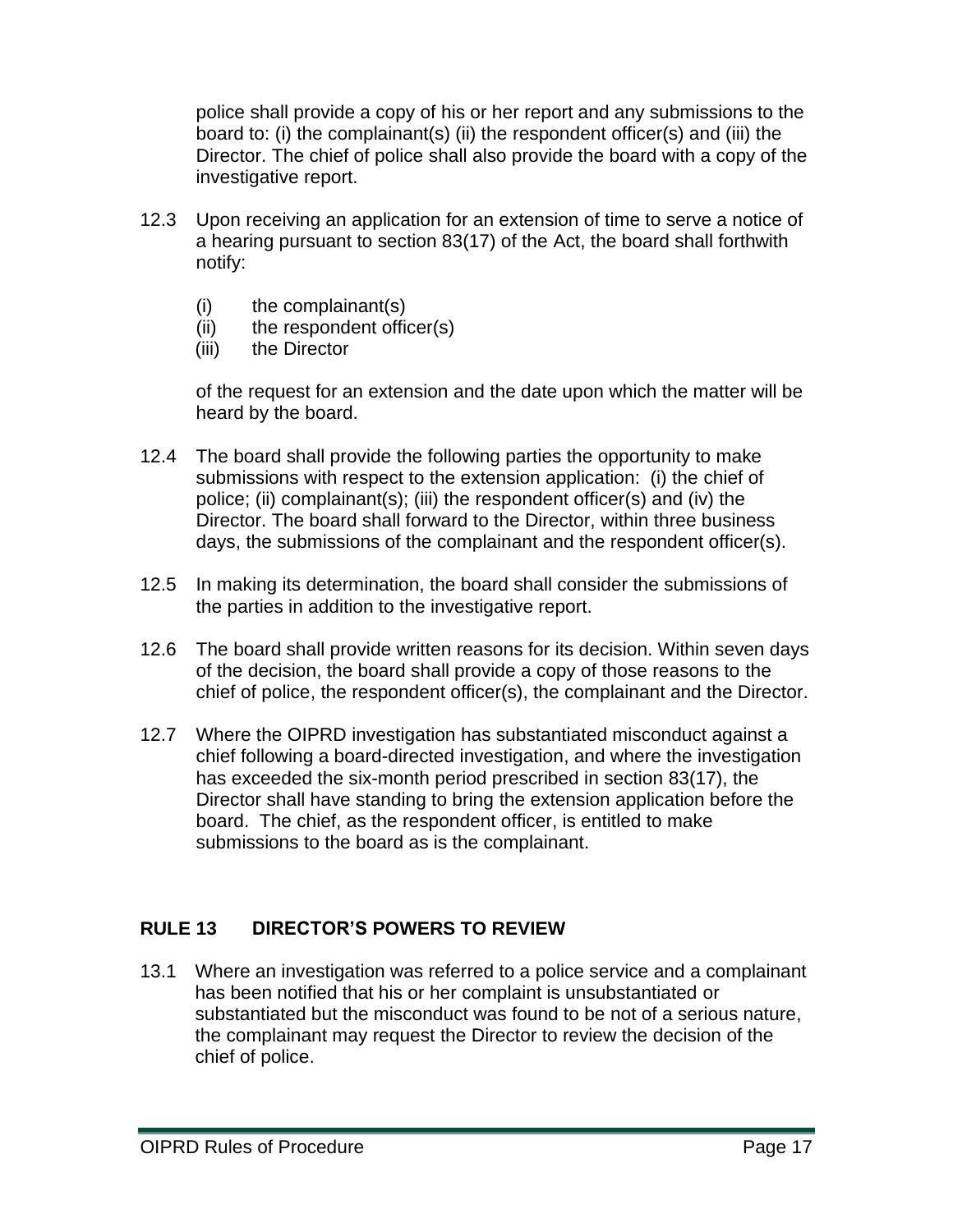- 13.2 Where the request for review is made within 30 days of the date on which the complainant received notification of the decision referred to above, the Director shall review the decision of the chief of police. Where the request for review is made more than 30 days after the date of receipt of the notification, the Director may review the decision of the chief of police.
- 13.3 A request for review shall not exceed 30 pages and shall:
	- (i) state the reasons for requesting the review
	- (ii) specify the outcome requested
	- (iii) include all evidence and submissions in support for the request
	- (iv) provide the name of the agent preparing the request for review, if not the complainant
	- (v) provide contact information for the complainant and agent, if applicable
- 13.4 Upon receipt of a request for review, the OIPRD will notify the chief of police and provide a copy of the materials supplied in support of the review. Within 14 days of receiving the notice of review, the chief of police shall provide the OIPRD with the complete investigative file, as well as any other document or thing requested by the OIPRD. Written submissions from the chief of police on the review, if any, must be submitted within this same 14-day time frame.
- 13.5 Upon completion of the review of a decision, the Director may,
	- (i) confirm the decision
	- (ii) direct the chief of police to deal with the complaint as the Director specifies
	- (iii) assign the investigation of the complaint or the conduct of a hearing in respect of the complaint to a police force other than the police force to which the complaint relates
	- (iv) take over the investigation of the complaint
	- (v) take or require to be taken any other action with respect to the complaint that the Director considers necessary in the circumstances
- 13.6 If, at the completion of the review of a decision, the Director directs the chief of police to issue a notice of hearing, the chief of police shall not apply to the board pursuant to section 83(17) of the Act.

#### <span id="page-17-0"></span>**RULE 14 WITHDRAWAL OF COMPLAINTS**

**Withdrawal of a Complaint Prior to the Commencement of a Hearing**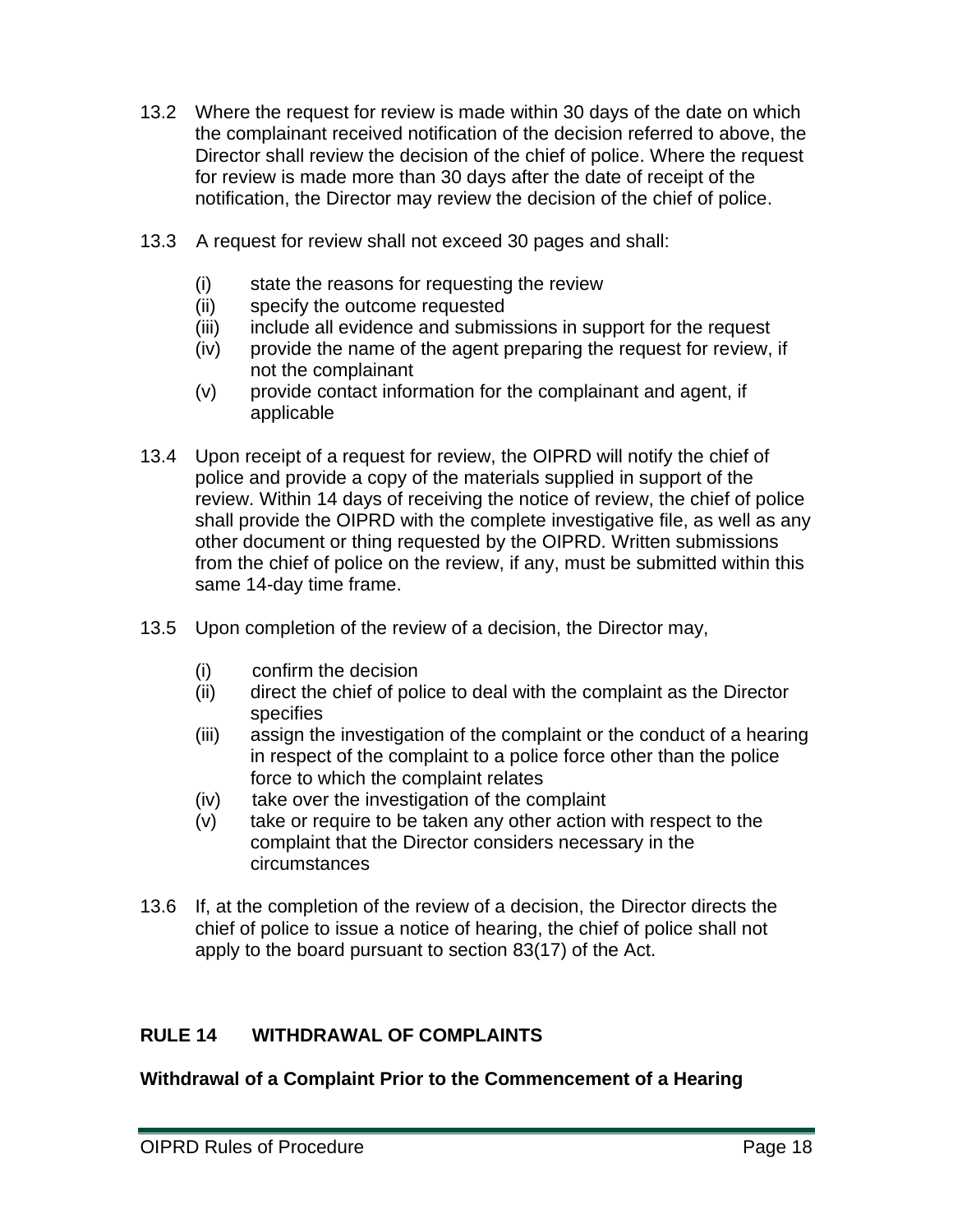- 14.1 If a complainant chooses to withdraw a complaint prior to a hearing, the complainant must give written notice to the OIPRD in the form prescribed by the OIPRD (Withdrawal of a Public Complaint Against the Police). Where a complainant provides the withdrawal directly to the police service, the police service shall, within three business days of the receipt of the withdrawal, provide a copy of the withdrawal to the OIPRD.
- 14.2 The Director will review the withdrawal. If the Director has concerns with the withdrawal, the Director may direct the chief of police to take or require to be taken any other action that the Director considers necessary in the circumstances. Otherwise, the Director will accept the withdrawal and will promptly give notice of the withdrawal to the chief of police or the board or the Solicitor General in accordance with the requirements of the Act.

# **Withdrawal of a Complaint after the Commencement of a Hearing**

- 14.3 If a complainant is seeking to withdraw a complaint after a hearing in respect of the complaint has commenced, the complainant shall notify the prosecutor immediately. The prosecutor must then notify the respondent officer, the Director, the chief of police (in the case of a complaint about the conduct of a police officer other than the chief of police or deputy chief of police), or the board (in the case of a complaint against a chief of police or a deputy chief of police) or the Solicitor General (in the case of a complaint against the OPP Commissioner or deputy commissioner).
- 14.4 The Director, the chief of police (in the case of a complaint about the conduct of a police officer other than the chief of police or deputy chief of police), or the board (in the case of a complaint against a chief of police or a deputy chief of police) shall advise the prosecutor in writing whether consent is being provided to the withdrawal of the complaint. This written notice must be provided within seven days of being notified that the complainant is seeking to withdraw.

# <span id="page-18-0"></span>**RULE 15 COMPLAINTS ABOUT CHIEFS OR DEPUTY CHIEFS**

- 15.1 Where the Director receives a complaint about the conduct of the chief of police or the deputy chief of police, the Director will screen the complaint in accordance with section 60 of the Act. The Director will then forward the complaint together with his or her screening decision to the board.
- 15.2 The board shall, within 14 days of the receipt of a complaint about the conduct of a chief of police or deputy chief of police, review the complaint and the Director's screening decision to determine whether the alleged conduct complained of may constitute an offence under a law of Canada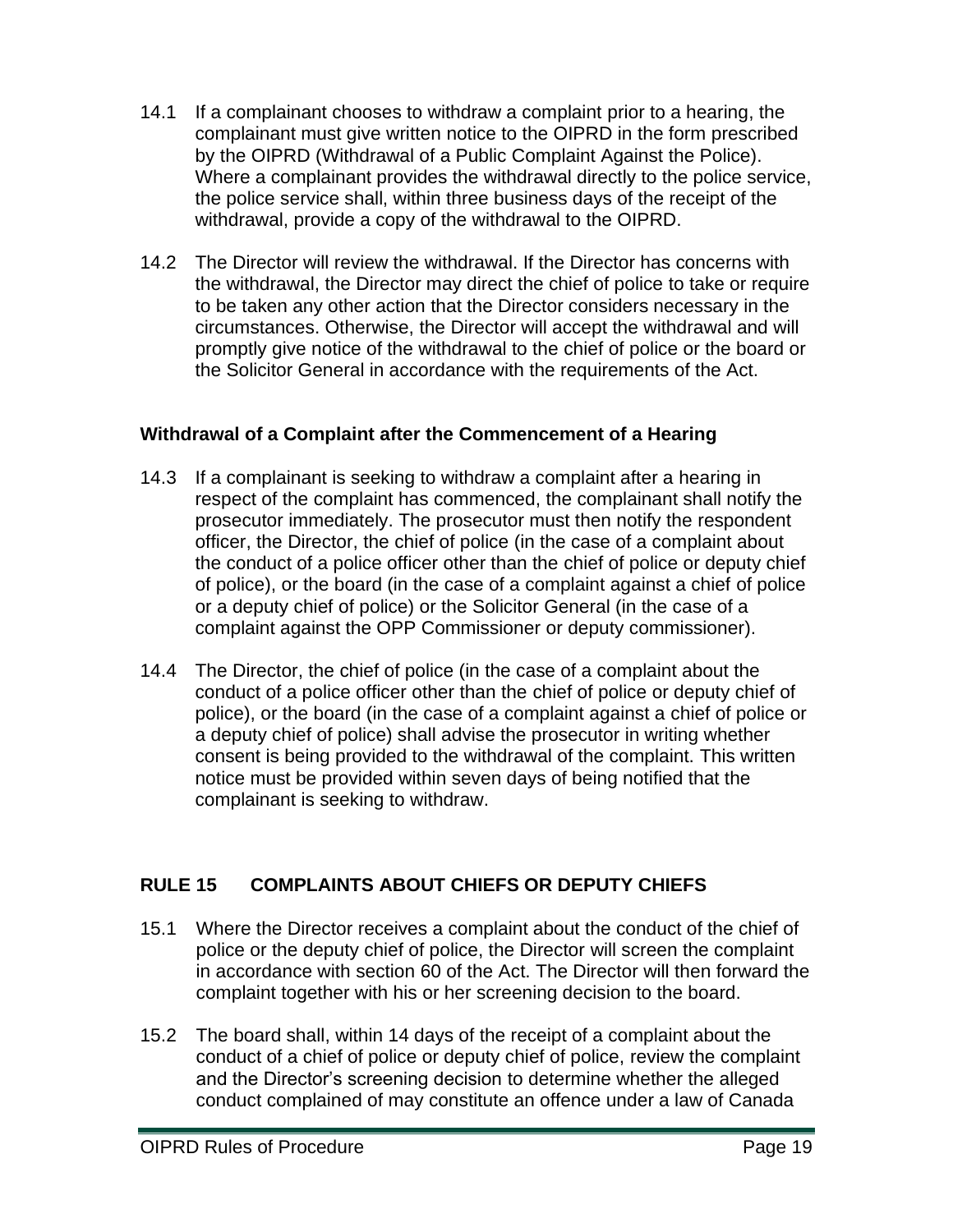or of a province or territory, or misconduct as defined by section 80 of the Act or unsatisfactory work performance and report its determination to the Director.

- 15.3 The board may make a written request to the Director for an extension of time in which to review a complaint about the conduct of a chief of police or deputy chief of police. The request will set out the reason for the need for the extension.
- 15.4 The board shall not invite, nor receive, submissions from any party other than the complainant during its review. The board shall not investigate the complaint during its review.
- 15.5 If, at the conclusion of its review the board disagrees with the Director's screening decision, the board shall, within seven days of the conclusion of its review, provide written reasons to the complainant, the chief of police or deputy chief of police and the Director.

#### <span id="page-19-0"></span>**RULE 16 REVIEW OF POLICY/SERVICE COMPLAINTS**

- 16.1 Upon receipt of a disposition with reasons from the chief of police with respect to a policy or service complaint, the complainant may request the board to review the disposition of the chief of police.
- 16.2 Where the request for review is made within 30 days of the date on which the complainant received the disposition, the board shall review the decision of the chief. Where the request for review is made more than 30 days after the date of receipt of the disposition, the board may review the decision of the chief.
- 16.3 The board shall endeavour to complete its review of the chief's disposition within 45 days of receipt of the disposition.
- 16.4 The Director will review all service and policy investigations and may direct the chief of police to take or require to be taken any action with respect to the complaint that the Director considers necessary in the circumstances.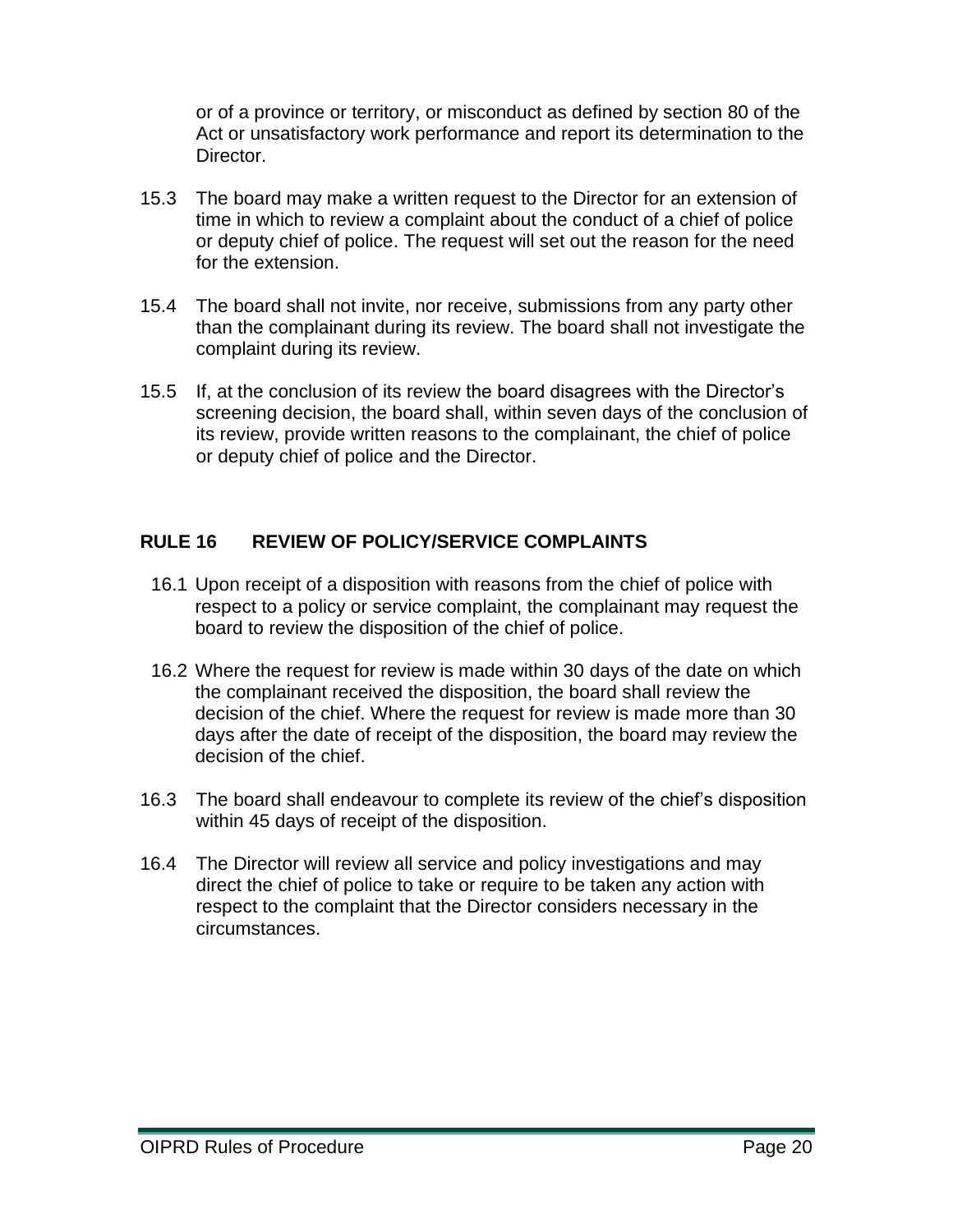Please be advised that **Rule 17** of the OIPRD Rules Procedure is revoked effective June 14, 2021.

#### <span id="page-20-0"></span>**RULE 17 RECONSIDERATIONS**

- 17.1 The Director may, at any time, correct a typographical error, error of calculation, misstatement, ambiguity, technical error or other similar error made in his or her decision or determination.
- 17.2 The Director may reconsider his or her decision when it is in the public interest to do so, and having regard to any relevant considerations including, but not limited to, the following:
	- (i) the need to correct an error of fact or law, defect in procedure or improper application of its mandate or jurisdiction
	- $(i)$  there is new information which was not available at the time of the original decision that may have reasonably affected the outcome
	- (iii) the extent to which any party has relied on the original decision
	- $(iv)$  the extent to which any party or person has been affected by the original decision
	- $(v)$  the balancing of interests between the need for finality of decisions and the prejudice to all parties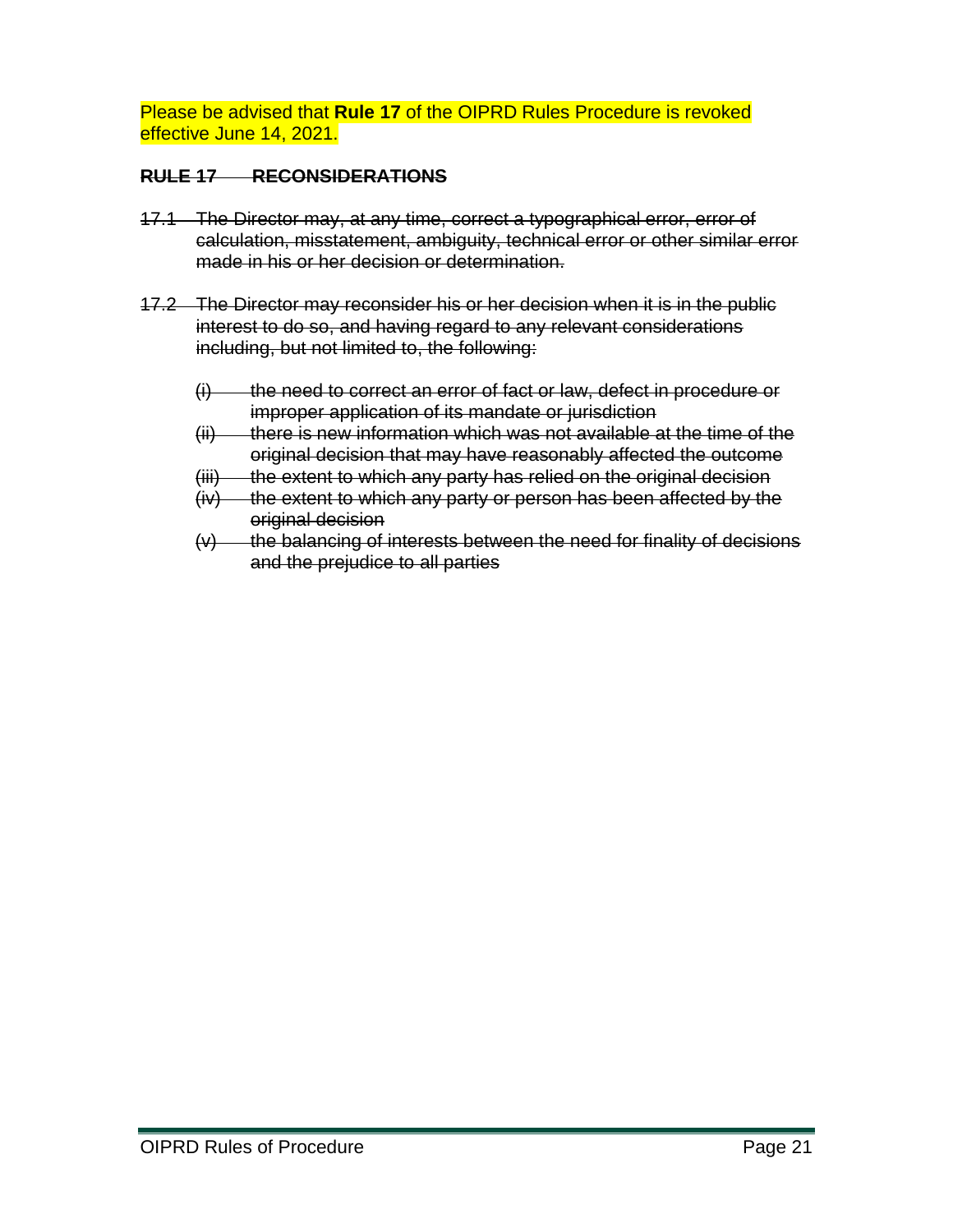### <span id="page-21-0"></span>**RULE 18 POSTING OF HEARING DECISIONS**

- 18.1 The chief of police shall provide a copy of every decision made after a hearing held under subsection 66(3) or 68(5) of the Act to the Director.
- 18.2 The board shall provide a copy of every decision made by it after a hearing held under subsection 69(8) of the Act to the Director.
- 18.3 The OIPRD will post, on its website, the decisions received from both the chiefs of police and the police services boards.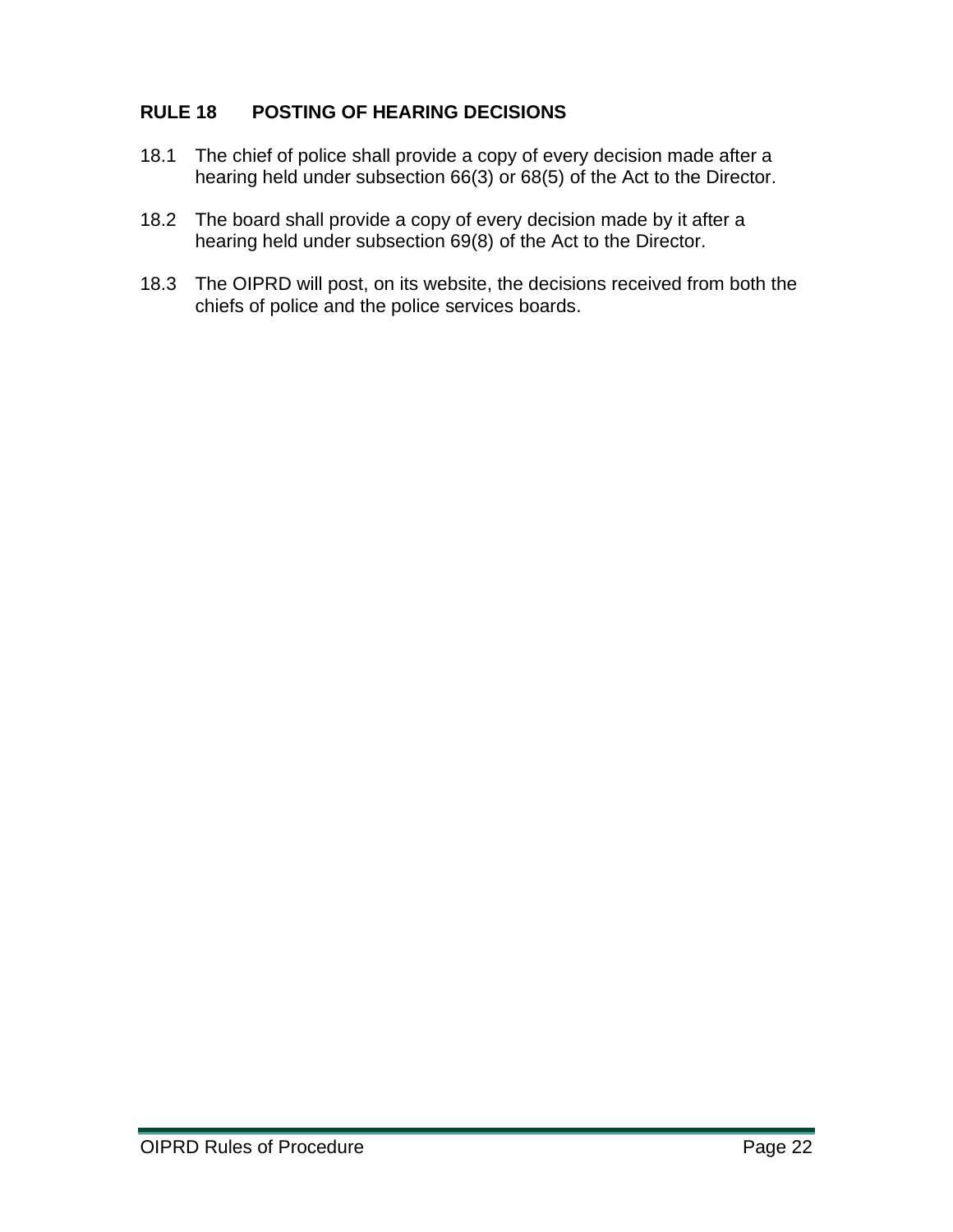### <span id="page-22-0"></span>**APPENDIX LIST OF FORMS**

- Making a Complaint About the Police
- Local Resolution Agreement
- Informal Resolution Agreement
- Request for Review of a Public Complaint Against the Police
- Withdrawal of a Public Complaint Against the Police